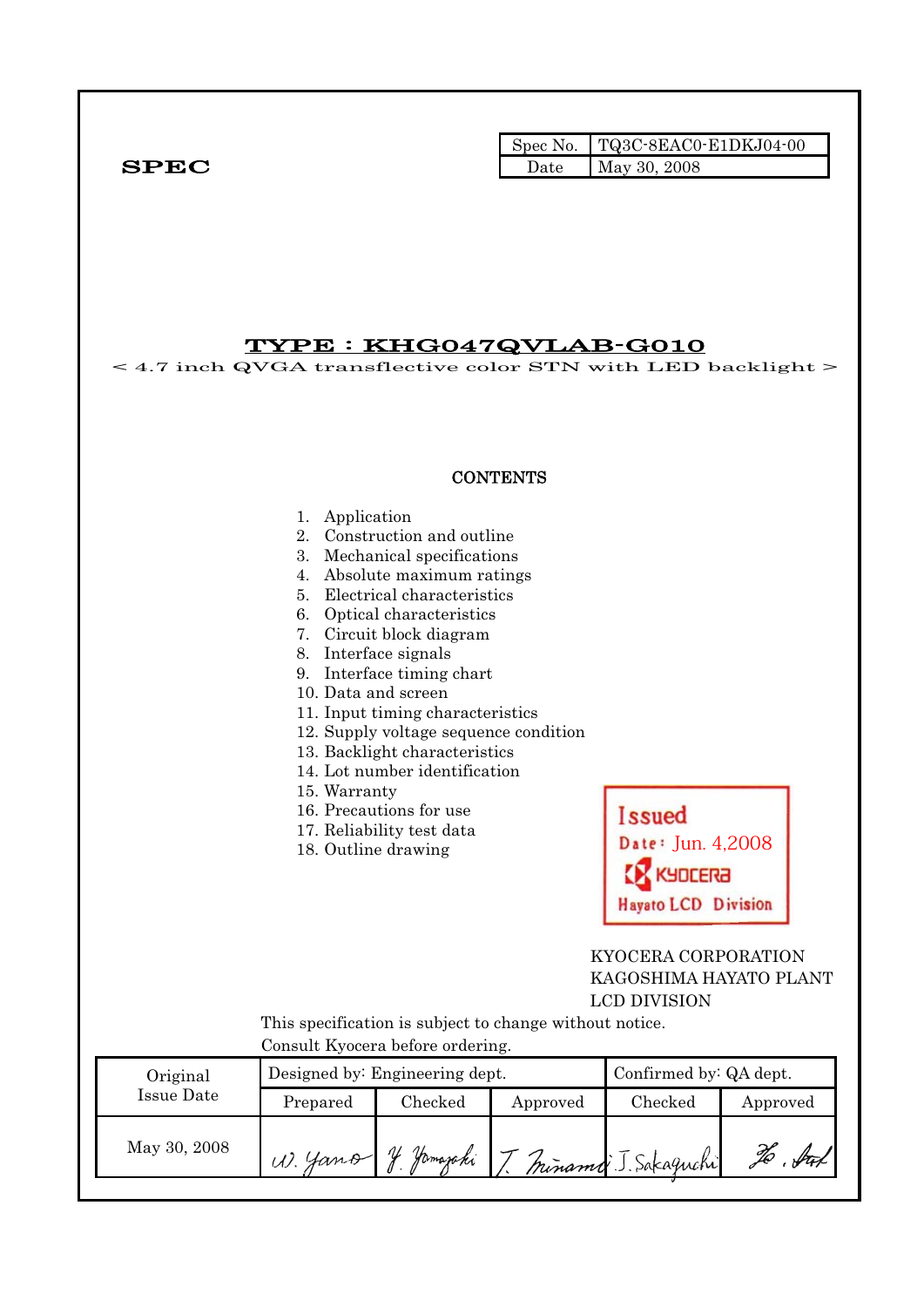| Spec No.              | Part No.         | Page |
|-----------------------|------------------|------|
| TQ3C-8EAC0-E1DKJ04-00 | KHG047QVLAB-G010 |      |

# Warning

- 1. This Kyocera LCD module has been specifically designed for use only in electronic devices and industrial machines in the area of audio control, office automation, industrial control home appliances, etc. The module should not be used in applications where the highest level of safety and reliability are required and module failure or malfunction of such module results in physical harm or loss of life, as well as enormous damage or loss. Such fields of applications include, without limitation, medical, aerospace, communications infrastructure, atomic energy control. Kyocera expressly disclaims any and all liability resulting in any way to the use of the module in such applications.
- 2. Customer agrees to indemnity, defend and hold Kyocera harmless from and against any and all actions, claims, damages, liabilities, awards, costs, and expenses, including legal expenses, resulting from or arising out of Customer's use, or sale for use, or Kyocera modules in applications.

# Caution

1. Kyocera shall have the right, which Customer hereby acknowledges, to immediately scrap or destroy tooling for Kyocera modules for which no Purchase Orders have been received from the Customer in a two-year period.

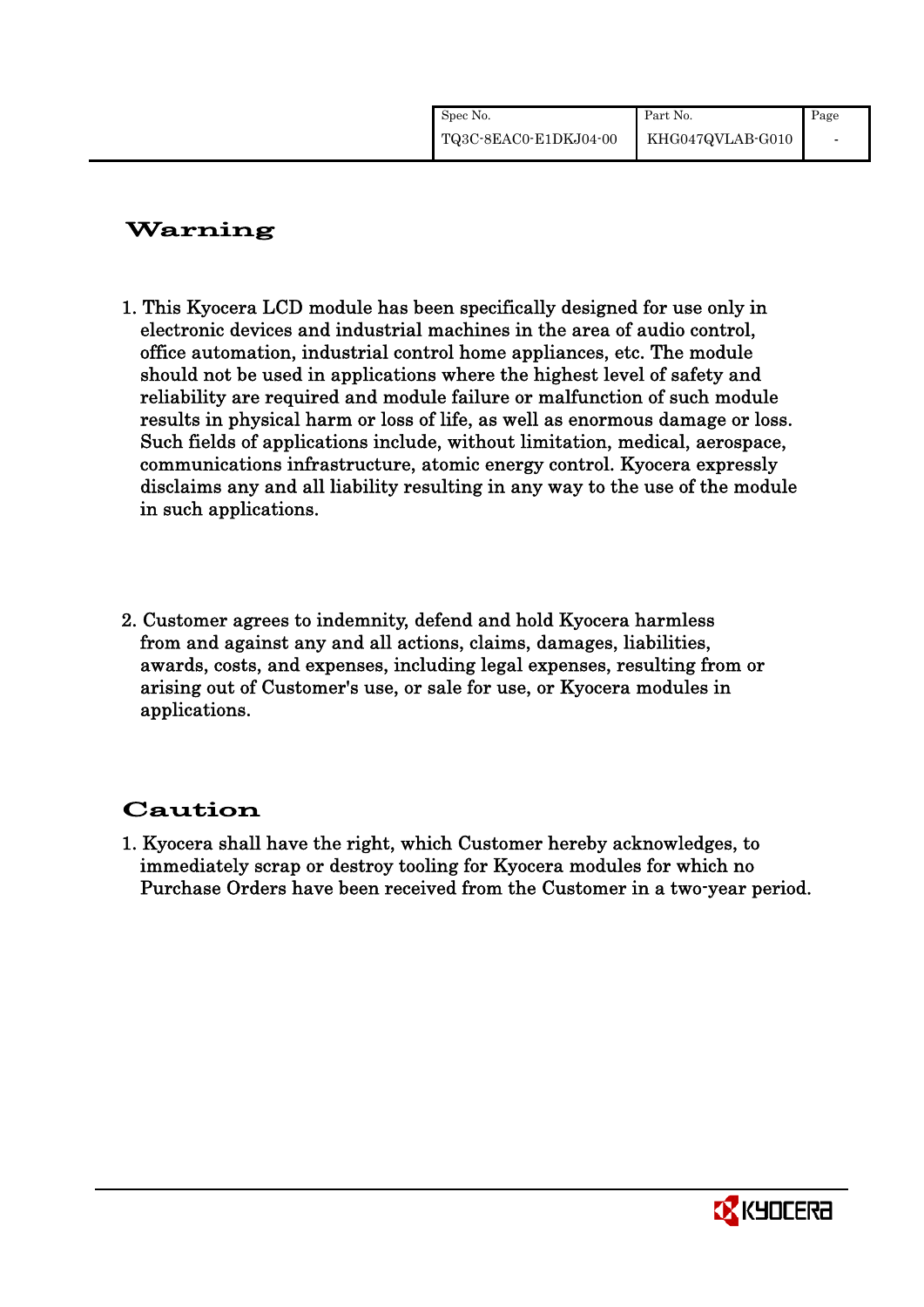|                  |             |                                 |         | ${\rm Spec}$ No. |                                                    | Part No. $\,$   |                               | Page |
|------------------|-------------|---------------------------------|---------|------------------|----------------------------------------------------|-----------------|-------------------------------|------|
|                  |             |                                 |         |                  | ${\bf TQ3C\text{-}8EAC0\text{-}E1DKJ04\text{-}00}$ |                 | $\rm KHG047QVLAB\mbox{-}G010$ |      |
|                  |             |                                 |         |                  | Revision record                                    |                 |                               |      |
|                  |             | Designed by : Engineering dept. |         |                  |                                                    |                 | Confirmed by : QA dept.       |      |
|                  | $\rm{Date}$ | Prepared                        | Checked |                  | ${\Large\bf Approved}$                             | ${\it Checked}$ | Approved                      |      |
|                  |             |                                 |         |                  |                                                    |                 |                               |      |
|                  |             |                                 |         |                  |                                                    |                 |                               |      |
| ${\rm Rev. No.}$ | Date        | $\rm Page$                      |         |                  | $\label{eq:2} \textbf{Descriptions}$               |                 |                               |      |
|                  |             |                                 |         |                  |                                                    |                 |                               |      |
|                  |             |                                 |         |                  |                                                    |                 |                               |      |
|                  |             |                                 |         |                  |                                                    |                 |                               |      |
|                  |             |                                 |         |                  |                                                    |                 |                               |      |
|                  |             |                                 |         |                  |                                                    |                 |                               |      |
|                  |             |                                 |         |                  |                                                    |                 |                               |      |
|                  |             |                                 |         |                  |                                                    |                 |                               |      |
|                  |             |                                 |         |                  |                                                    |                 |                               |      |
|                  |             |                                 |         |                  |                                                    |                 |                               |      |
|                  |             |                                 |         |                  |                                                    |                 |                               |      |
|                  |             |                                 |         |                  |                                                    |                 |                               |      |
|                  |             |                                 |         |                  |                                                    |                 |                               |      |
|                  |             |                                 |         |                  |                                                    |                 |                               |      |
|                  |             |                                 |         |                  |                                                    |                 |                               |      |
|                  |             |                                 |         |                  |                                                    |                 |                               |      |
|                  |             |                                 |         |                  |                                                    |                 |                               |      |
|                  |             |                                 |         |                  |                                                    |                 |                               |      |
|                  |             |                                 |         |                  |                                                    |                 |                               |      |
|                  |             |                                 |         |                  |                                                    |                 |                               |      |
|                  |             |                                 |         |                  |                                                    |                 |                               |      |
|                  |             |                                 |         |                  |                                                    |                 |                               |      |
|                  |             |                                 |         |                  |                                                    |                 |                               |      |
|                  |             |                                 |         |                  |                                                    |                 |                               |      |
|                  |             |                                 |         |                  |                                                    |                 |                               |      |
|                  |             |                                 |         |                  |                                                    |                 |                               |      |
|                  |             |                                 |         |                  |                                                    |                 |                               |      |
|                  |             |                                 |         |                  |                                                    |                 |                               |      |
|                  |             |                                 |         |                  |                                                    |                 |                               |      |
|                  |             |                                 |         |                  |                                                    |                 |                               |      |
|                  |             |                                 |         |                  |                                                    |                 |                               |      |
|                  |             |                                 |         |                  |                                                    |                 |                               |      |
|                  |             |                                 |         |                  |                                                    |                 |                               |      |
|                  |             |                                 |         |                  |                                                    |                 |                               |      |
|                  |             |                                 |         |                  |                                                    |                 |                               |      |
|                  |             |                                 |         |                  |                                                    |                 |                               |      |

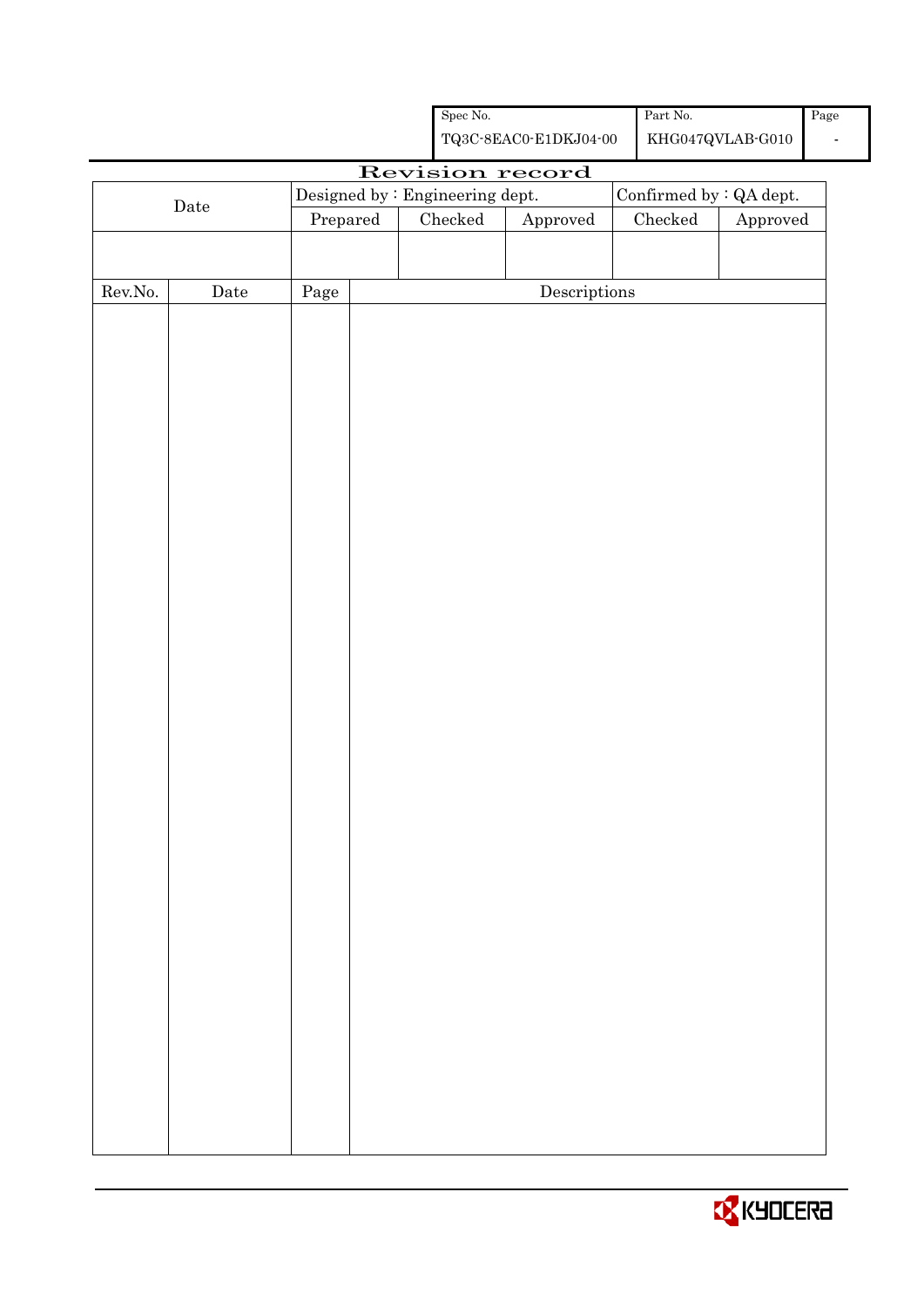## 1. Application

This document defines the specification of KHG047QVLAB-G010. (RoHS Compliant)

## 2. Construction and outline

| <b>LCD</b>         | : Transflective color dot matrix type STN                 |
|--------------------|-----------------------------------------------------------|
| Duty ratio         | $\div 1/240$ duty                                         |
| Backlight system   | : LED                                                     |
| Polarizer          | $\therefore$ Glare treatment                              |
| Additional circuit | : Bias voltage circuit, Randomizing circuit,              |
|                    | DC/DC converter circuit, Temperature compensation circuit |
|                    | Constant current circuit for LED backlight                |

## 3. Mechanical specifications

| <b>Item</b>            | Specification                                                                                                            | Unit |
|------------------------|--------------------------------------------------------------------------------------------------------------------------|------|
| Outline dimensions     | $122.4$ (W) $\times$ 90 (H) $\times$ 5.7 (D)<br>(PCB and bosses are not included.)<br>* Refer outline drawing in detail. | mm   |
| Active area            | $95.98$ (W) $\times$ 71.98 (H)<br>(12.0cm / 4.7 inch (Diagonal))                                                         | mm   |
| Effective viewing area | $98 \text{ (W)} \times 74 \text{ (H)}$                                                                                   | mm   |
| Dot format             | $320 \times (R, G, B)$ (W) $\times 240$ (H)                                                                              | dot  |
| Dot size               | $0.08$ (W) $\times$ 0.28 (H)                                                                                             | mm   |
| Dot pitch              | $0.10 \text{ (W)} \times 0.30 \text{ (H)}$                                                                               | mm   |
| Base color<br>*1       | Normally Black                                                                                                           |      |
| Mass                   | 90                                                                                                                       | g    |

\*1 Due to the characteristics of the LCD material, the color varies with environmental temperature.

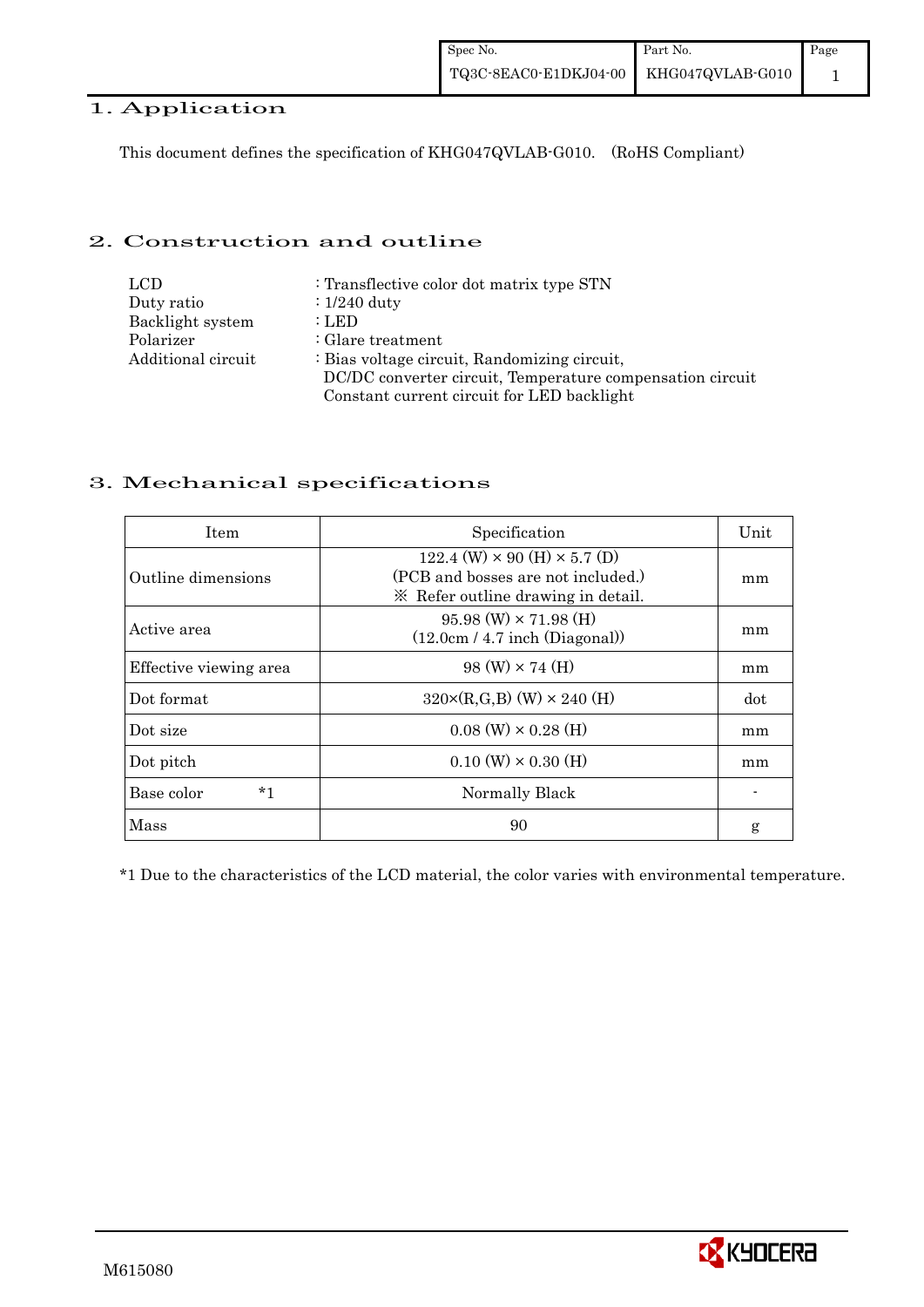## 4. Absolute maximum ratings

## 4-1. Electrical absolute maximum ratings

| <b>Item</b>                    | Symbol                 | Min.     | Max.         | Unit |
|--------------------------------|------------------------|----------|--------------|------|
| Supply voltage for logic       | $V_{DD}$               | 6.0<br>0 |              |      |
| Supply voltage for LCD driving | <b>VCONT</b>           |          | $V_{DD}$     |      |
| $*1$<br>Input signal voltage   | $\rm V_{\rm IN}$       | 0        | $\rm V_{DD}$ |      |
| FRM frequency                  | <b>fFRM</b>            |          | 150          | Hz   |
| Supply voltage for backlight   | <b>V<sub>IN</sub>B</b> |          | 6.0          |      |
| Backlight ON-OFF               | <b>BLEN</b>            |          | $V_{IN}B$    |      |
| Brightness adjust voltage      | VBRT                   |          | VinB         |      |

## \*1 Input signal : FRM, LOAD, CP, DISP, D0~D7

## 4-2. Environmental absolute maximum ratings

| Item                  |       | Symbol                  | Min.  | Max.    | Unit        |
|-----------------------|-------|-------------------------|-------|---------|-------------|
| Operating temperature | $*1$  | Top                     | $-20$ | 70      | $^{\circ}C$ |
| Storage temperature   | $*$ ? | <b>T</b> <sub>STO</sub> | $-30$ | 80      | $^{\circ}C$ |
| Operating humidity    | $*3$  | Hop                     | 10    | $*_{4}$ | %RH         |
| Storage humidity      | $*3$  | H <sub>STO</sub>        | 10    | $*_{4}$ | %RH         |
| Vibration             |       |                         | $*5$  | $*_{5}$ |             |
| Shock                 |       |                         | *6    | $*6$    |             |

- \*1 Operating temperature means a temperature which operation shall be guaranteed. Since display performance is evaluated at 25°C, another temperature range should be confirmed.
- \*2 Temp. =  $-30^{\circ}$ C $<$ 48h, Temp. =  $80^{\circ}$ C $<$ 168h

 Store LCD panels at normal temperature/humidity. Keep them free from vibration and shock. An LCD panel that is kept at a low or a high temperature for a long time can be defective due to other conditions, even if the low or high temperature satisfies the standard.

(Please refer to "Precautions for Use" for details.)

\*3 Non-condensing

\*4 Temp.≦40°C, 85%RH Max.

Temp. >40°C, Absolute humidity shall be less than 85%RH at 40°C.

\*5

| Frequency       | $10\sim$ 55 Hz | Acceleration value         |
|-----------------|----------------|----------------------------|
| Vibration width | $0.15$ m m     | $(0.3{\sim}9~{\rm m/s^2})$ |
| Interval        | $10-55-10$ Hz  | 1 minutes                  |

 2 hours in each direction X, Y, Z (6 hours total) EIAJ ED-2531

```
*6 Acceleration: 490 m/s2, Pulse width: 11 ms
```

```
3 times in each direction: \pm X, \pm Y, \pm Z
```
EIAJ ED-2531

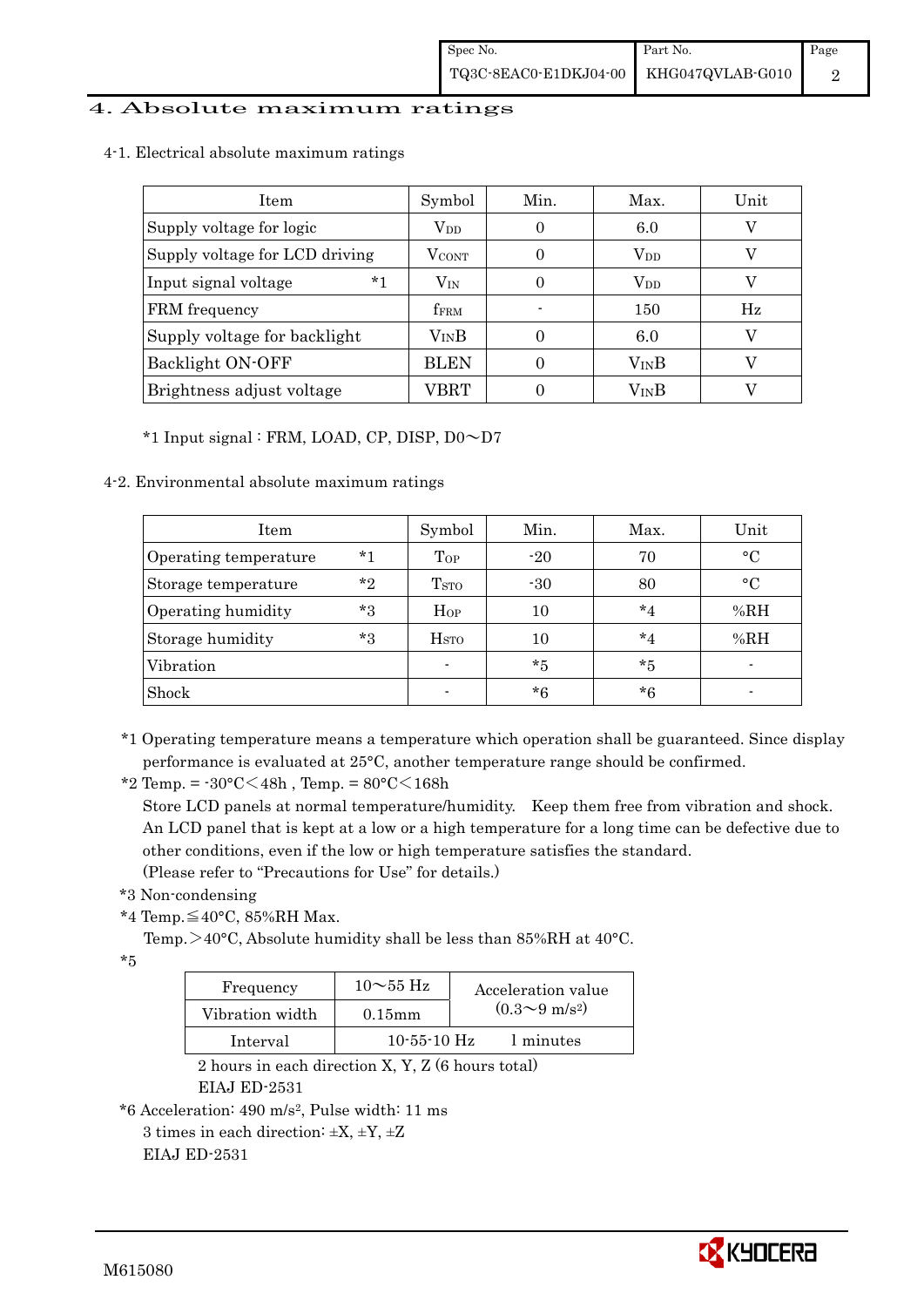## 5. Electrical characteristics

 $5-1.$  V<sub>DD</sub> =  $5.0V$ 

|                                            | $V_{DD}$ = +5.0V±5%, Temp. = -20 $\sim$ 70°C |                          |                          |                            |                    |                           |  |  |
|--------------------------------------------|----------------------------------------------|--------------------------|--------------------------|----------------------------|--------------------|---------------------------|--|--|
| Item                                       | Symbol                                       | Condition                | Min.                     | Typ.                       | Max.               | Unit                      |  |  |
| Supply voltage for logic                   | $\rm V_{DD}$                                 |                          | 4.75                     | 5.00                       | 5.25               | $\mathbf V$               |  |  |
|                                            |                                              | $-20$ °C $\sim$          | 0.80                     | $\overline{\phantom{a}}$   |                    | V                         |  |  |
| Supply voltage for LCD driving<br>$*1, *2$ | $V_{\text{CONT}} = V_{\text{OP}}$            | $0 \sim 50^{\circ}$ C *3 | 1.30                     | 1.80                       | 2.30               | $\mathbf V$               |  |  |
|                                            |                                              | $\sim$ 70°C              |                          |                            | 2.80               | $\boldsymbol{\mathrm{V}}$ |  |  |
| Input signal voltage                       | $V_{IN}$                                     | "High" level             | 0.8V <sub>DD</sub>       | $\overline{\phantom{a}}$   | $V_{DD}$           | V                         |  |  |
| (FRM,LOAD,CP,DISP,D0~D7)                   |                                              | "Low" level              | $\Omega$                 |                            | 0.2V <sub>DD</sub> | $\mathbf V$               |  |  |
| Input current                              | $I_{IN}$                                     | Input signal             | $-100$                   |                            | 100                | $\mu A$                   |  |  |
| Rush current for logic                     | $I_{\rm RUSH}$                               | When LCD<br>turn on.     |                          | $3.0A$ (Peak) $\times$ 1ms |                    |                           |  |  |
| Clock frequency                            | $f_{\rm CP}$                                 | $\blacksquare$           | $\overline{\phantom{a}}$ | $\blacksquare$             | 10.00              | MHz                       |  |  |
| $*_{4}$<br>Frame frequency                 | fFRM                                         |                          | 70                       | 75                         | 80                 | Hz                        |  |  |
| Current consumption for logic              | $_{\rm{LDD}}$                                | $*5$                     |                          | 30                         | 45                 | mA                        |  |  |
| Power consumption                          | P <sub>DISP</sub>                            |                          |                          | 150                        | 225                | mW                        |  |  |

- \*1 The supply voltage  $(V_{CONT} = V_{OP})$  to drive the display has individual difference. Please adjust the contrast to be most suitable.
- \*2 Frame frequency :  $f_{\text{FRM}} = 75 \text{Hz}$
- \*3 The LCD module has a temperature compensation circuit.
- \*4 In consideration of display quality, it is recommended that frame frequency be set in the range of 70-80Hz. When you have to use higher frame and clock frequencies, confirm the LCD's performance and quality prior to finalizing the frequency value. Generally, as frame and clock frequencies become higher current consumption increases and display quality will degrade.

## \*5 Display pattern:

 $V_{DD} = 5.0V$ ,  $V_{CONT} = V_{OP}$ ,  $f_{FRM} = 75Hz$ ,  $f_{CP} = 2.16MHz$ ,  $T_{emp} = 25°C$  1 2 3 4 5 6・・・・・・・・・・・・・・ 960(dot) 1 2 3 : : : 239 240 (dot) ■■■■■■■■■■■■■■■■■■■■ □□□□□□□□□□□□□□□□□□□□ ■■■■■■■■■■■■■■■■■■■■ □□□□□□□□□□□□□□□□□□□□ ■■■■■■■■■■■■■■■■■■■■ □□□□□□□□□□□□□□□□□□□□ ■■■■■■■■■■■■■■■■■■■■ □□□□□□□□□□□□□□□□□□□□

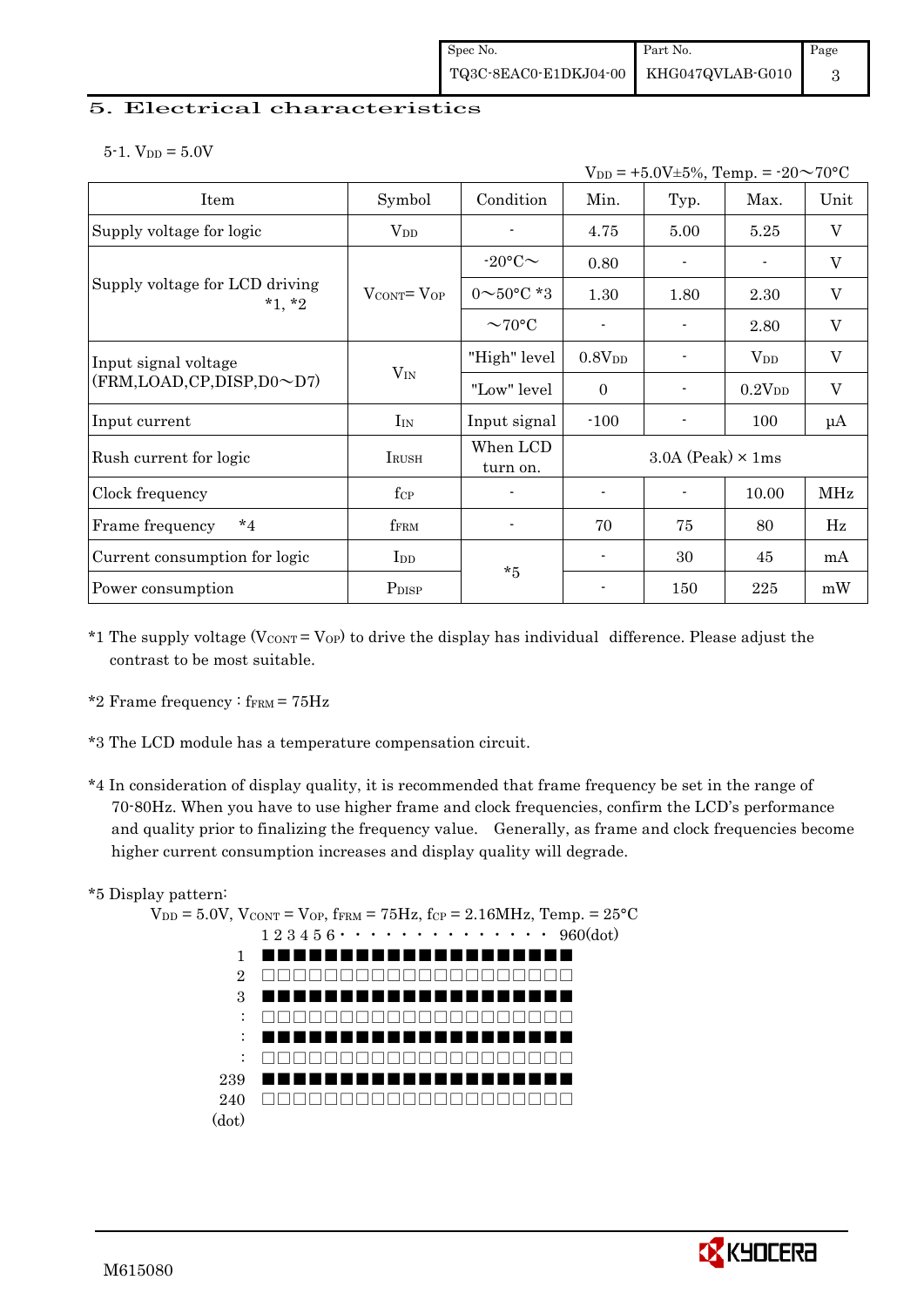Spec No. TQ3C-8EAC0-E1DKJ04-00 Part No. KHG047QVLAB-G010 Page 4

 $V_{DD} = +3.3V \pm 0.3V$ , Temp. =  $-20 \sim 70$ °C

| Item                                       | Symbol                            | Condition                | Min.                       | Typ. | Max.               | Unit         |
|--------------------------------------------|-----------------------------------|--------------------------|----------------------------|------|--------------------|--------------|
| Supply voltage for logic                   | $\rm V_{DD}$                      |                          | $3.0\,$                    | 3.3  | $3.6\,$            | $\mathbf{V}$ |
|                                            |                                   | $-20$ °C $\sim$          | 0.80                       |      | $\blacksquare$     | $\rm V$      |
| Supply voltage for LCD driving<br>$*1, *2$ | $V_{\text{CONT}} = V_{\text{OP}}$ | $0 \sim 50^{\circ}$ C *3 | 1.30                       | 1.80 | 2.30               | V            |
|                                            |                                   | $\sim$ 70°C              |                            |      | 2.80               | V            |
| Input signal voltage                       |                                   | "High" level             | 0.8V <sub>DD</sub>         |      | $V_{DD}$           | $\mathbf V$  |
| (FRM, LOAD, CP, DISP, D0~D7)               | $V_{IN}$                          | "Low" level              | $\Omega$                   |      | 0.2V <sub>DD</sub> | $\mathbf V$  |
| Input current                              | $I_{IN}$                          | Input signal             | $-100$                     |      | 100                | $\mu A$      |
| Rush current for logic                     | IRUSH                             | When LCD<br>turn on.     | $3.0A$ (Peak) $\times$ 1ms |      |                    |              |
| Clock frequency                            | $f_{\rm CP}$                      |                          |                            |      | 10.00              | MHz          |
| $*_{4}$<br>Frame frequency                 | fFRM                              |                          | 70                         | 75   | 80                 | Hz           |
| Current consumption for logic              | $_{\rm{LDD}}$                     | $*5$                     |                            | 45   | 68                 | mA           |
| Power consumption                          | P <sub>DISP</sub>                 |                          |                            | 149  | 224                | mW           |

\*1 The supply voltage ( $V_{\text{CONT}} = V_{\text{OP}}$ ) to drive the display has individual difference. Please adjust the contrast to be most suitable.

\*2 Frame frequency :  $f_{\text{FRM}} = 75 \text{Hz}$ 

\*3 The LCD module has a temperature compensation circuit.

\*4 In consideration of display quality, it is recommended that frame frequency be set in the range of 70-80Hz. When you have to use higher frame and clock frequencies, confirm the LCD's performance and quality prior to finalizing the frequency value. Generally, as frame and clock frequencies become higher current consumption increases and display quality will degrade.

#### \*5 Display pattern:

 $V_{DD} = 3.3V$ ,  $V_{CONT} = V_{OP}$ ,  $f_{FRM} = 75Hz$ ,  $f_{CP} = 2.16MHz$ ,  $Temp. = 25°C$  1 2 3 4 5 6・・・・・・・・・・・・・・ 960(dot) 1 2 3 : : : 239 240 (dot) ■■■■■■■■■■■■■■■■■■■■ □□□□□□□□□□□□□□□□□□□□ ■■■■■■■■■■■■■■■■■■■■ □□□□□□□□□□□□□□□□□□□□ ■■■■■■■■■■■■■■■■■■■■ □□□□□□□□□□□□□□□□□□□□ ■■■■■■■■■■■■■■■■■■■■ □□□□□□□□□□□□□□□□□□□□

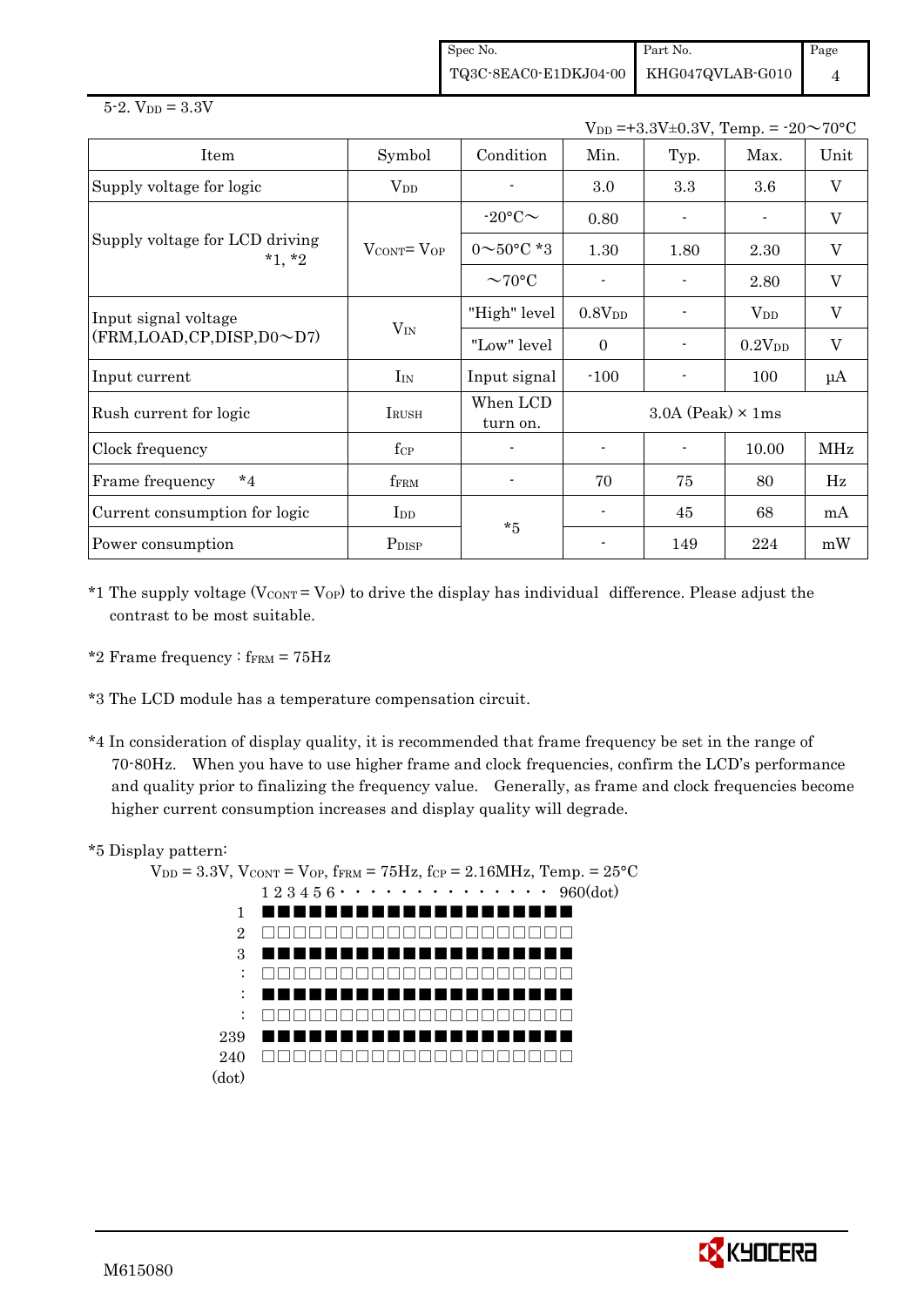## 6. Optical characteristics

## 6-1. Reflective mode

Measuring spot =  $\phi$  6.0mm, Temp. = 25°C

| Item           |      | Symbol      | Condition                   | Min. | Typ. | Max.                     | Unit |
|----------------|------|-------------|-----------------------------|------|------|--------------------------|------|
| Rise           |      | $\tau_r$    | $\theta = \phi = 0^{\circ}$ |      | 350  | 450                      | ms   |
| Response time  | Down | T d         | $\theta = \phi = 0^{\circ}$ |      | 230  | 330                      | ms   |
| Contrast ratio |      | $_{\rm CR}$ | $\theta = \phi = 0^{\circ}$ | 2.5  | 5.0  |                          | deg. |
| Reflectance    |      | ρ           | $\blacksquare$              | 3.5  | 7.0  | $\overline{\phantom{0}}$ | $\%$ |

Optimum contrast is obtained by adjusting the LCD driving voltage  $(V_{OP})$  while at the viewing angle of  $\theta = \phi = 0^{\circ}$ .

## 6-2. Transmissive mode

|                     |       |                |                             |                          |      |                              | Measuring spot = $\phi$ 6.0mm, Temp. = 25°C |  |
|---------------------|-------|----------------|-----------------------------|--------------------------|------|------------------------------|---------------------------------------------|--|
| Item                |       | Symbol         | Condition                   | Min.                     | Typ. | Max.                         | Unit                                        |  |
|                     | Rise  | $\tau_r$       | $\theta = \phi = 0^{\circ}$ |                          | 350  | 450                          | ms                                          |  |
| Response time       | Down  | $\tau$ d       | $\theta = \phi = 0^{\circ}$ |                          | 230  | 330                          | ms                                          |  |
|                     |       | $\theta$ upper |                             |                          | 20   |                              |                                             |  |
|                     |       | $\theta$ LOWER | $CR \geq 2$                 |                          | 30   | $\overline{\phantom{a}}$     | deg.                                        |  |
| Viewing angle range |       | $\phi$ left    |                             |                          | 50   | $\qquad \qquad \blacksquare$ |                                             |  |
|                     |       | $\phi$ RIGHT   |                             | $\overline{\phantom{a}}$ | 50   | $\overline{\phantom{a}}$     | deg.                                        |  |
| Contrast ratio      |       | CR             | $\theta = \phi = 0^{\circ}$ | 12.5                     | 25.0 | $\qquad \qquad \blacksquare$ | $\qquad \qquad \blacksquare$                |  |
| <b>Brightness</b>   |       | L              | IF=10mA/Line                | 60                       | 90   | $\blacksquare$               | cd/m <sup>2</sup>                           |  |
|                     | Red   | $\mathbf X$    | $\theta = \phi = 0^{\circ}$ | 0.40                     | 0.45 | 0.50                         |                                             |  |
|                     |       | У              |                             | 0.28                     | 0.33 | 0.38                         |                                             |  |
|                     |       | $\mathbf X$    | $\theta = \phi = 0^{\circ}$ | 0.27                     | 0.32 | 0.37                         |                                             |  |
| Chromaticity        | Green | У              |                             | 0.34                     | 0.39 | 0.44                         |                                             |  |
| coordinates         | Blue  | $\mathbf X$    | $\theta = \phi = 0^{\circ}$ | 0.19                     | 0.24 | 0.29                         |                                             |  |
|                     |       | y              |                             | 0.20                     | 0.25 | 0.30                         |                                             |  |
|                     |       | $\mathbf X$    |                             | 0.26                     | 0.31 | 0.36                         |                                             |  |
|                     | White | $\mathbf y$    | $\theta = \phi = 0^{\circ}$ | 0.27                     | 0.32 | 0.37                         |                                             |  |

Optimum contrast is obtained by adjusting the LCD driving voltage  $(V_{OP})$  while at the viewing angle of  $\theta = \phi = 0^{\circ}$ .

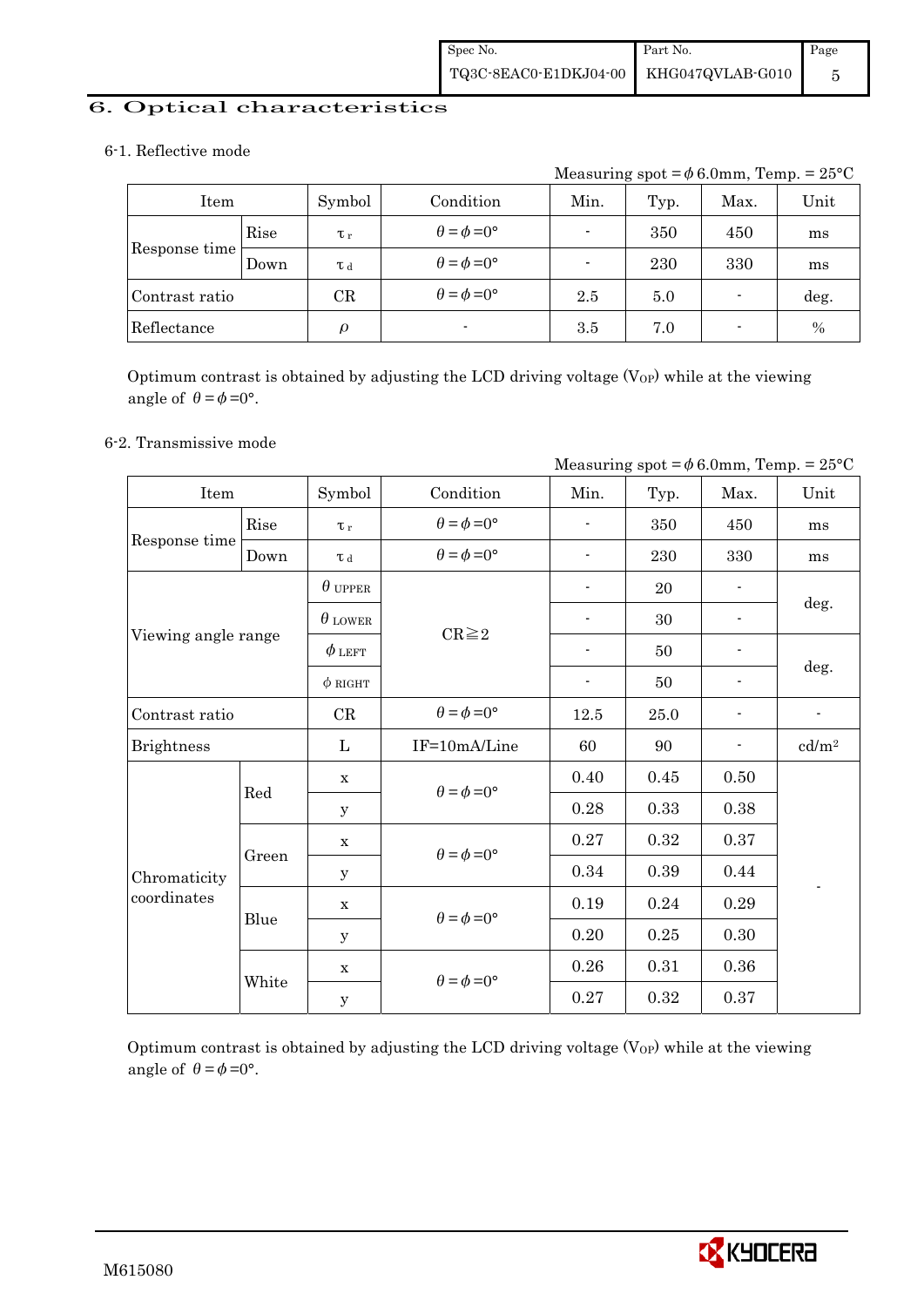#### 6-3. Definition of reflectance

$$
\rho (Reflectance) = \frac{Measured reflection brightness}{Reflection brightness against standard white board} \times 100\%
$$

6-4. Definition of contrast ratio (Reflective mode)

$$
CR(Contrast ratio) = \frac{Reflectance at all pixels "White" Refectance at all pixels "Black"}
$$

6-5. Definition of contrast ratio (Transmissive mode)

$$
CR(Contrast ratio) = \frac{Brightness with all pixels "White" }{Brightness with all pixels "Black"}
$$

6-6. Definition of VOP



#### 6-7. Definition of response time

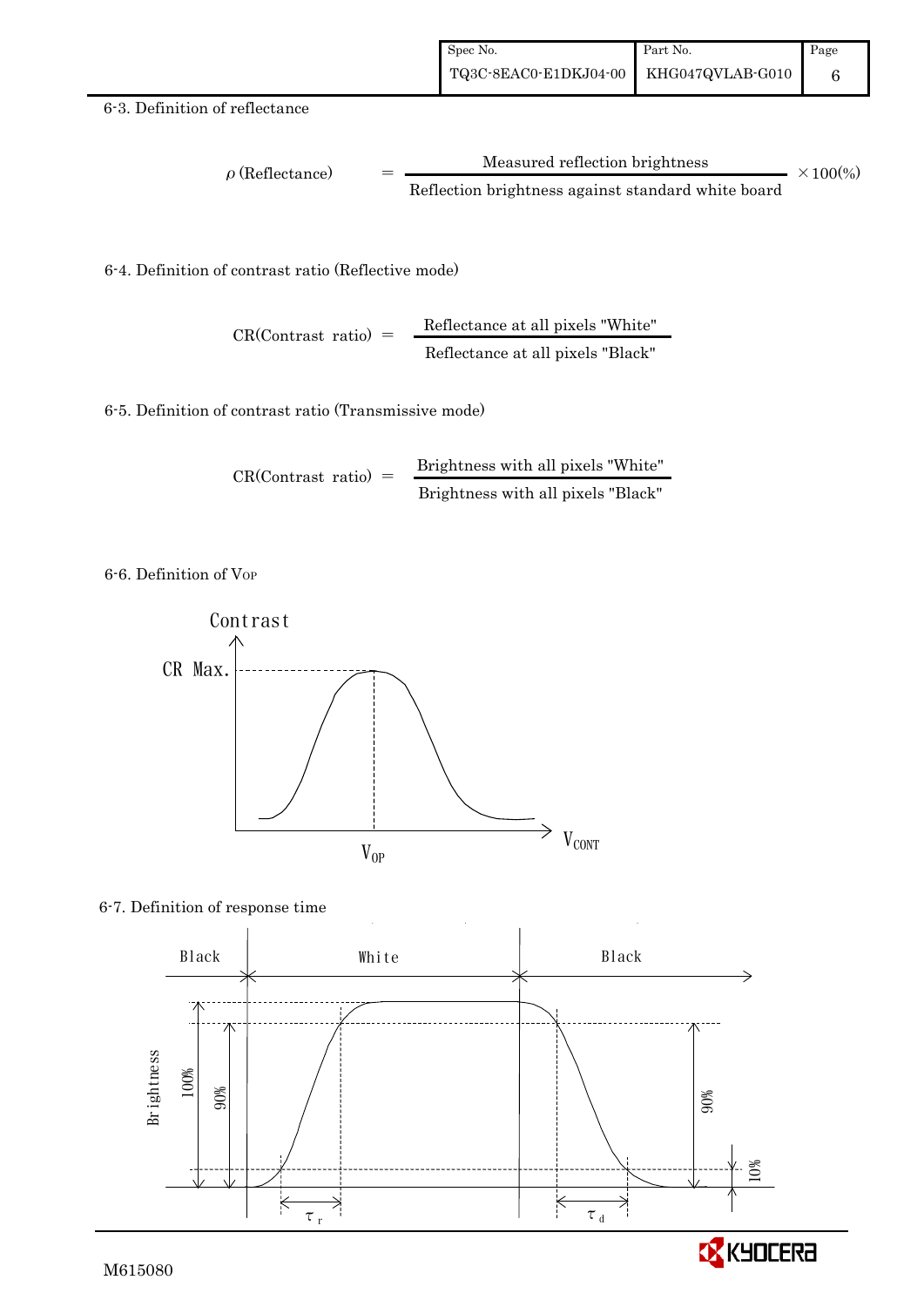



6-9. Brightness measuring points



- 1) Rating is defined on the average in the viewing area.
- 2) Measured 30 minutes after the LED is powered on. (Ambient temp. = 25°C)
- 3) Backlight : IF=10mA / 1 LED line

## 6-10. Measurement method of reflectance (Reflectance)



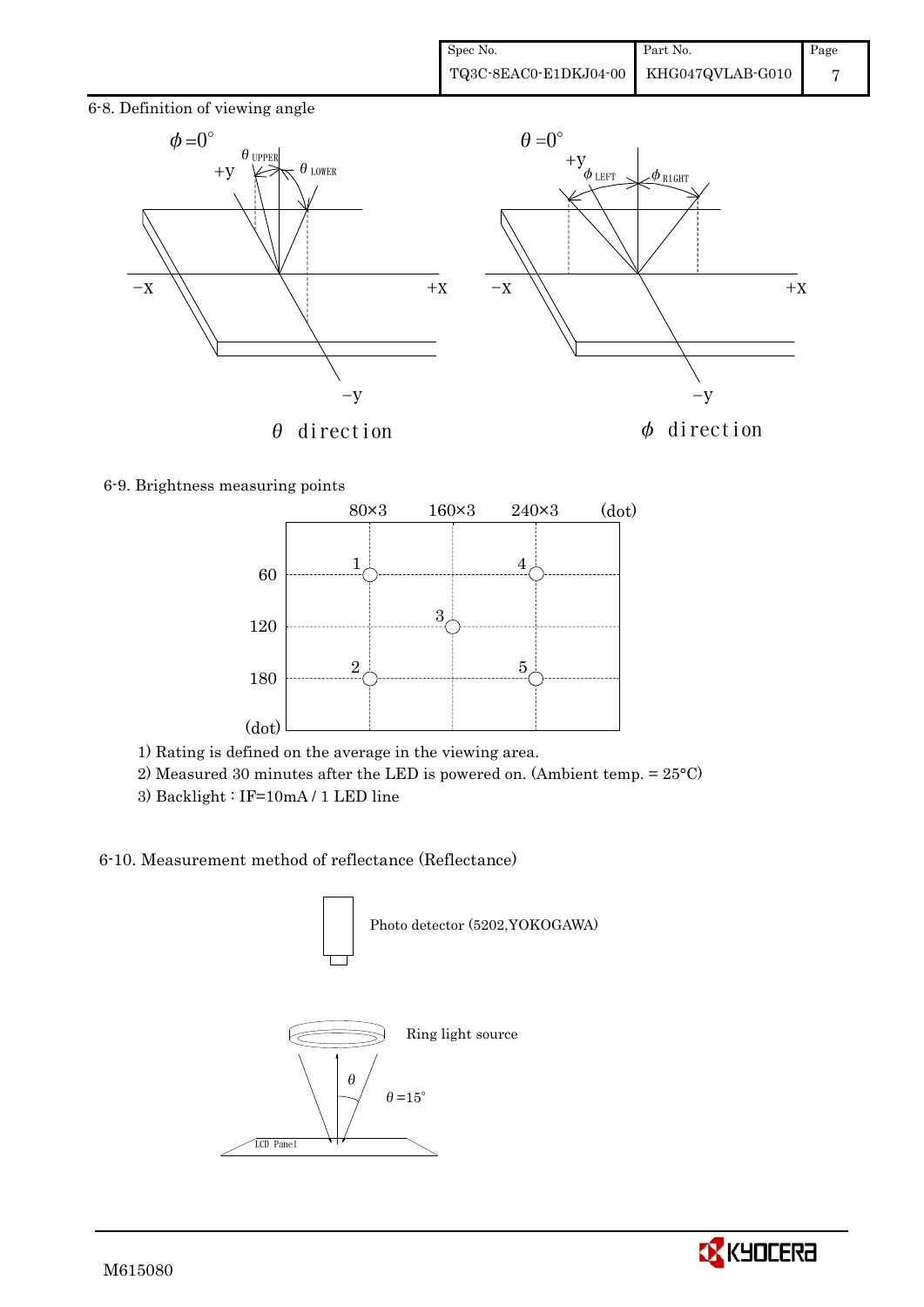## 7. Circuit block diagram



7-1. Power supply



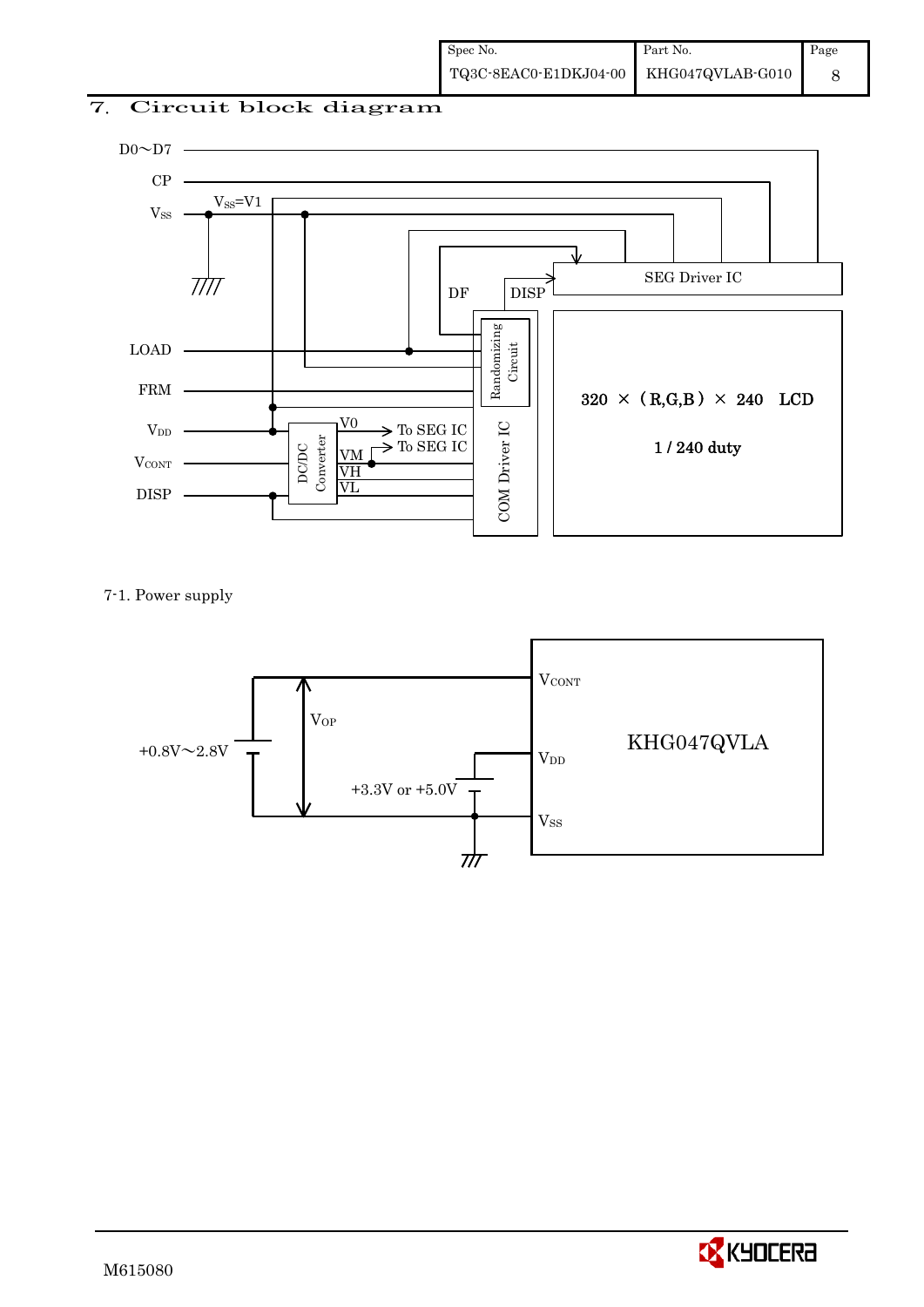## 8. Interface signals

| No.             | Symbol         | Description                                  | Level         |
|-----------------|----------------|----------------------------------------------|---------------|
| $\mathbf{1}$    | <b>FRM</b>     | Synchronous signal for driving scanning line | H             |
| $\overline{2}$  | <b>LOAD</b>    | Data signal latch clock                      | $H\to L$      |
| 3               | CP             | Data signal shift clock                      | $H\to L$      |
| $\overline{4}$  | <b>DISP</b>    | Display control signal                       | H(ON), L(OFF) |
| $\overline{5}$  | $V_{DD}$       | Power supply for logic                       |               |
| $6\phantom{1}6$ | $V_{SS}$       | <b>GND</b>                                   |               |
| $\overline{7}$  | <b>VCONT</b>   | LCD adjust voltage                           |               |
| 8               | D7             |                                              |               |
| 9               | D <sub>6</sub> |                                              |               |
| 10              | D5             |                                              |               |
| 11              | D4             |                                              | H(ON), L(OFF) |
| 12              | D <sub>3</sub> | Display data                                 |               |
| 13              | D2             |                                              |               |
| 14              | D1             |                                              |               |
| 15              | D <sub>0</sub> |                                              |               |
| 16              | $V_{DD}$       |                                              |               |
| 17              | $V_{DD}$       | Power supply for logic                       |               |
| 18              | $V_{SS}$       |                                              |               |
| 19              | $V_{SS}$       | <b>GND</b>                                   |               |
| 20              | $V_{SS}$       |                                              |               |

## 8-1. Pin assignment of LCD panel

 $\rm{LCD~connector} \hspace{1.5cm} : \hspace{.3cm} 08\text{-}6210\text{-}020\text{-}340\text{-}800+ \hspace{.3cm} (\rm{ELCO})$ Recommended matching FFC or FPC : 0.5mm pitch

8-2. Pin assignment of LED

| No.            | Symbol      | Description                          |
|----------------|-------------|--------------------------------------|
|                | $V_{IN}B$   |                                      |
| $\overline{2}$ | $V_{IN}B$   |                                      |
| 3              | $V_{IN}B$   | Power supply for LED backlight       |
| 4              | $V_{IN}B$   |                                      |
| 5              | <b>BLEN</b> | Backlight ON-OFF $(H : ON, L : OFF)$ |
| 6              | <b>VBRT</b> | Brightness adjust voltage            |
| 7              | <b>GND</b>  |                                      |
| 8              | <b>GND</b>  |                                      |
| 9              | <b>GND</b>  | GND for LED backlight                |
| 10             | <b>GND</b>  |                                      |

| LCD side connector                                      | $: 08 - 6210 - 010 - 340 - 800 +$ | (ELCO) |
|---------------------------------------------------------|-----------------------------------|--------|
| Recommended matching connector $\therefore$ 0.5mm pitch |                                   |        |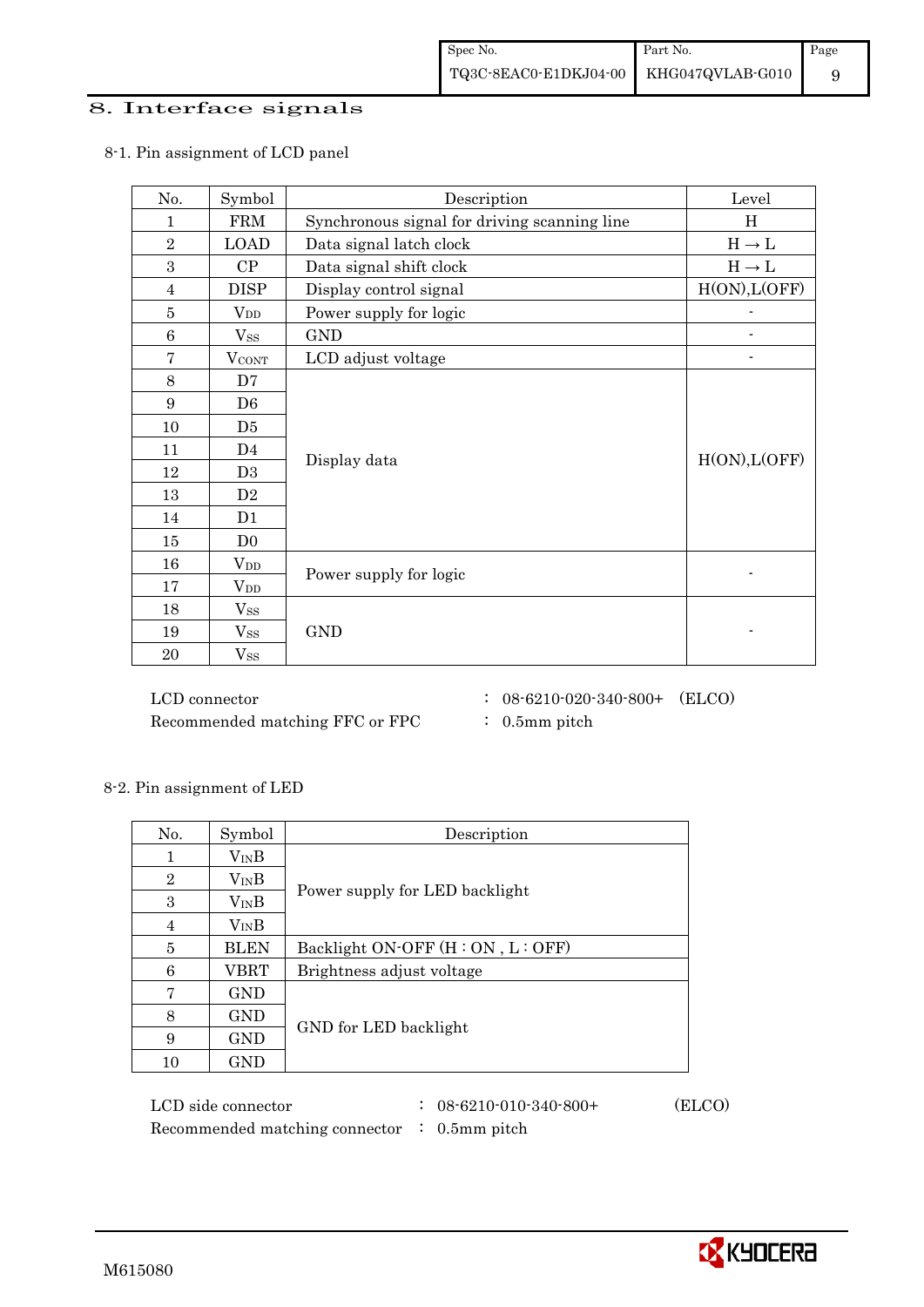## 9. Interface timing chart



\* The cycle of the LOAD signal should be stable and continuously applied without interruption.

\* The above-mentioned timing chart is a reference to set up a LCD module, not an electrical rating.

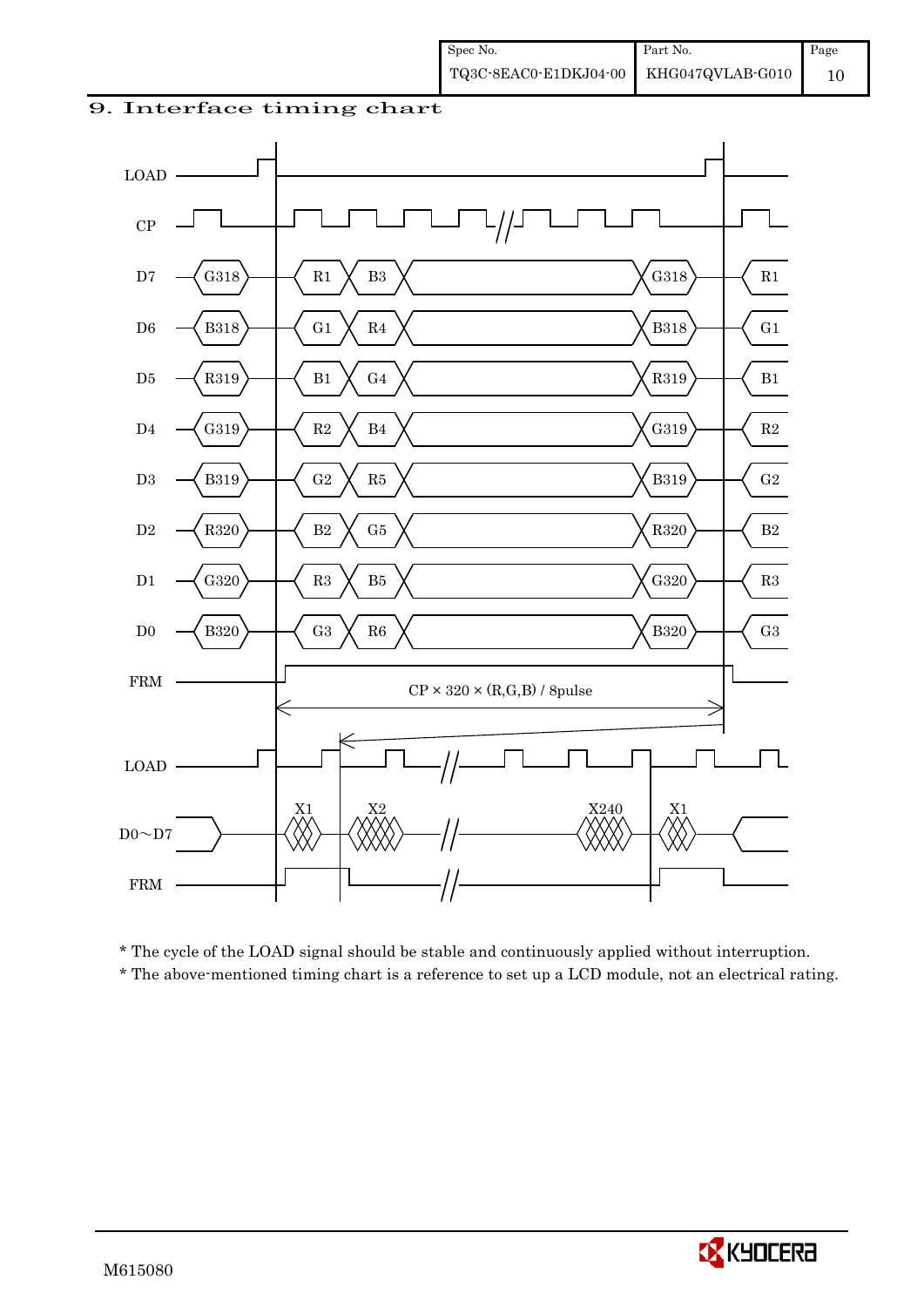## 10. Data and screen



## 11. Input timing characteristics



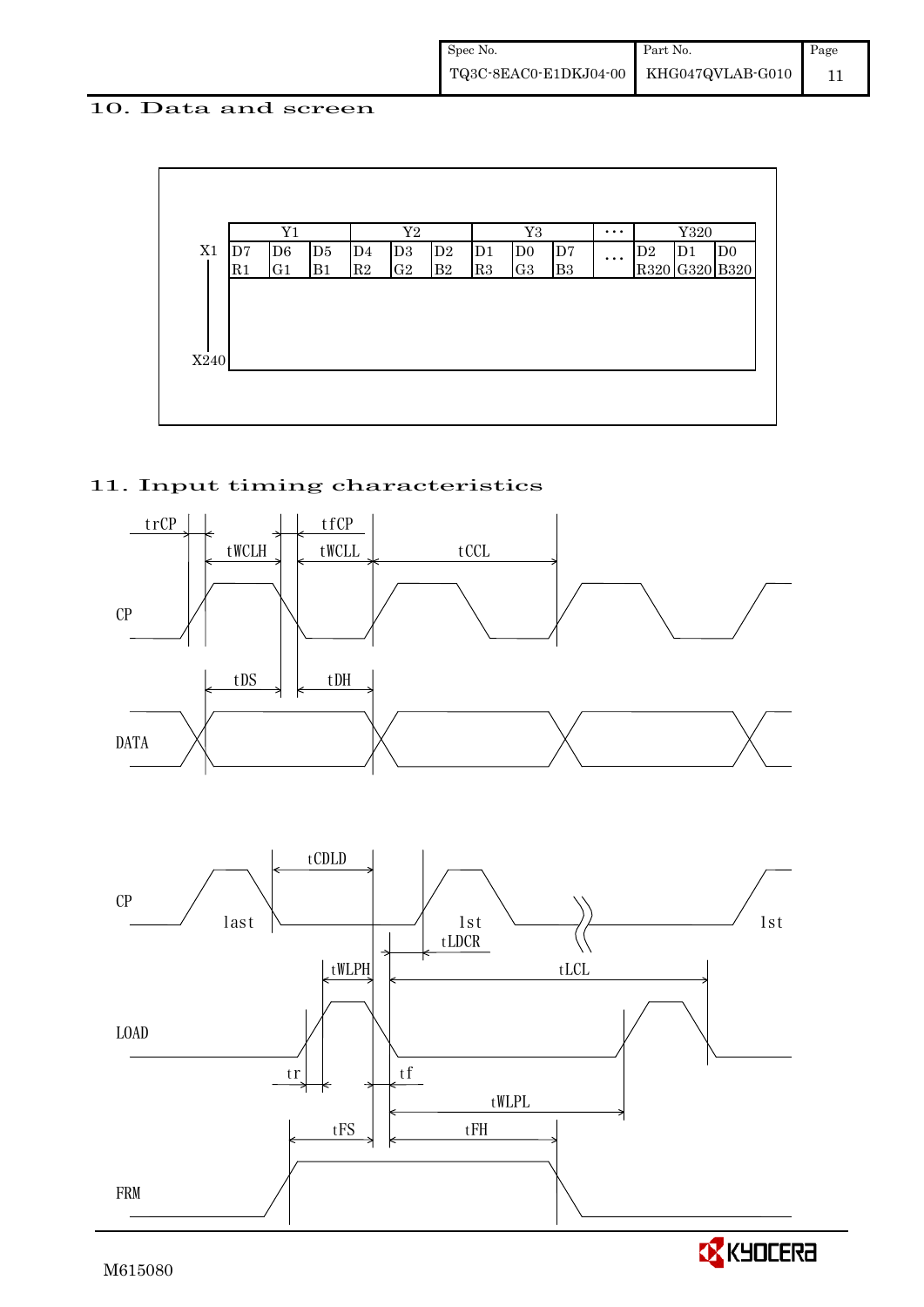| Spec No.                               | Part No. | Page |
|----------------------------------------|----------|------|
| TQ3C-8EAC0-E1DKJ04-00 KHG047QVLAB-G010 |          | 12   |

## 11-1. Switching characteristics  $(V_{DD} = 5.0V)$

|                                  | Input characteristics : $V_{DD} = +5.0V \pm 5\%$ , Temp. = -20~70°C |        |                          |                          |      |
|----------------------------------|---------------------------------------------------------------------|--------|--------------------------|--------------------------|------|
| Item                             |                                                                     | Symbol | Min.                     | Max.                     | Unit |
| CP cycle                         | $*_{1}$                                                             | tCCL   | 100                      | $\overline{\phantom{a}}$ | ns   |
| CP"H" pulse width                |                                                                     | tWCLH  | 30                       | $\overline{\phantom{a}}$ | ns   |
| CP"L" pulse width                |                                                                     | tWCLL  | 30                       | $\overline{\phantom{a}}$ | ns   |
| CP rise up time                  |                                                                     | trCP   | $\blacksquare$           | 15                       | ns   |
| CP fall down time                |                                                                     | tfCP   | $\blacksquare$           | 15                       | ns   |
| Data set up time                 |                                                                     | tDS    | 25                       | $\blacksquare$           | ns   |
| Data hold time                   |                                                                     | $t$ DH | 25                       | $\blacksquare$           | ns   |
| LOAD "H" pulse width             |                                                                     | tWLPH  | 40                       | $\blacksquare$           | ns   |
| LOAD "L" pulse width             |                                                                     | tWLPL  | 400                      | $\blacksquare$           | ns   |
| LOAD cycle                       | $*_{2}$                                                             | tLCL   | 500                      | $\overline{\phantom{a}}$ | ns   |
| $CP \rightarrow$ LOAD delay time |                                                                     | tCDLD  | 60                       | $\blacksquare$           | ns   |
| $LOAD \rightarrow CP$ delay time |                                                                     | tLDCR  | 60                       | $\blacksquare$           | ns   |
| Input signal rise up time        |                                                                     | tr     | $\overline{\phantom{a}}$ | 20                       | ns   |
| Input signal fall down time      |                                                                     | tf     | $\blacksquare$           | 20                       | ns   |
| FRM data set up time             |                                                                     | tFS    | 120                      | $\overline{a}$           | ns   |
| FRM data hold time               |                                                                     | tFH    | 30                       | $\overline{\phantom{a}}$ | ns   |

\*1 CP cycle is adjusted so that FRM signal is 75Hz.

\*2 LOAD cycle is constant.

## 11-2. Switching characteristics  $(V_{DD} = 3.3V)$

|                                  | Input characteristics $\therefore$ V <sub>DD</sub> = +3.3V ± 0.3V, Temp. = -20 $\sim$ 70°C |                |                          |                          |      |
|----------------------------------|--------------------------------------------------------------------------------------------|----------------|--------------------------|--------------------------|------|
| Item                             |                                                                                            | Symbol         | Min.                     | Max.                     | Unit |
| CP cycle                         | $*1$                                                                                       | tCCL           | 100                      |                          | ns   |
| CP"H" pulse width                |                                                                                            | tWCLH          | 40                       | $\overline{\phantom{a}}$ | ns   |
| CP"L" pulse width                |                                                                                            | tWCLL          | 40                       | $\overline{\phantom{a}}$ | ns   |
| CP rise up time                  |                                                                                            | trCP           | $\overline{\phantom{a}}$ | 20                       | ns   |
| CP fall down time                |                                                                                            | tfCP           | $\blacksquare$           | 20                       | ns   |
| Data set up time                 |                                                                                            | tDS            | 35                       | $\blacksquare$           | ns   |
| Data hold time                   |                                                                                            | $t$ DH         | 35                       | $\overline{\phantom{a}}$ | ns   |
| LOAD "H" pulse width             |                                                                                            | tWLPH          | 50                       | $\blacksquare$           | ns   |
| LOAD "L" pulse width             |                                                                                            | tWLPL          | 400                      | $\blacksquare$           | ns   |
| LOAD cycle                       | $*$                                                                                        | tLCL           | 500                      | $\overline{\phantom{a}}$ | ns   |
| $CP \rightarrow$ LOAD delay time |                                                                                            | tCDLD          | 60                       | $\blacksquare$           | ns   |
| $LOAD \rightarrow CP$ delay time |                                                                                            | $t\text{LDCR}$ | 80                       | $\overline{\phantom{a}}$ | ns   |
| Input signal rise up time        |                                                                                            | tr             | $\blacksquare$           | 20                       | ns   |
| Input signal fall down time      |                                                                                            | tf             | $\blacksquare$           | 20                       | ns   |
| FRM data set up time             |                                                                                            | tFS            | 120                      | $\blacksquare$           | ns   |
| FRM data hold time               |                                                                                            | tFH            | 30                       | $\blacksquare$           | ns   |

\*1 CP cycle is adjusted so that FRM signal is 75Hz.

\*2 LOAD cycle is constant.

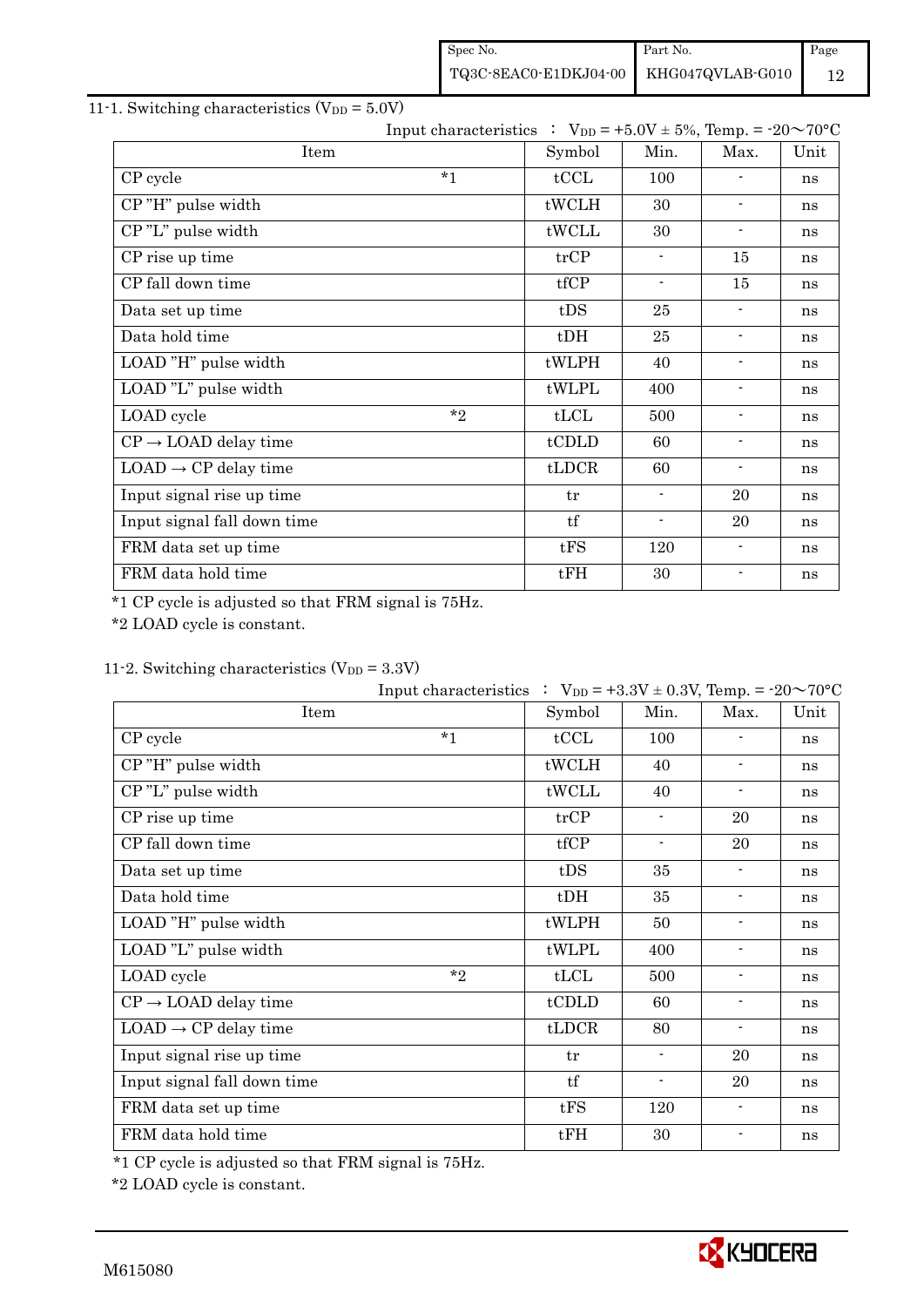## 12. Supply voltage sequence condition

In normal operation, logic within the LCD module reverses the polarity of the drive voltage every few lines to prevent DC damage to the liquid crystal material. But when a voltage is present on  $V_{\text{CONT}}$  outside of the time when the  $V_{\text{DD}}$  logic voltage is stable, a drive voltage is applied to the liquid crystal material without the polarity reversals. This sometimes result in a deterioration of display quality and a reduction in life time.



\* Input signal: FRM, LOAD, CP, D0~D7

- \* The above sequence should be designed as to maintain each normal voltage when the liquid crystal module load is applied to your system.
- \* Control the supply voltage sequence to not float any signal line when the LCD panel is being driven.

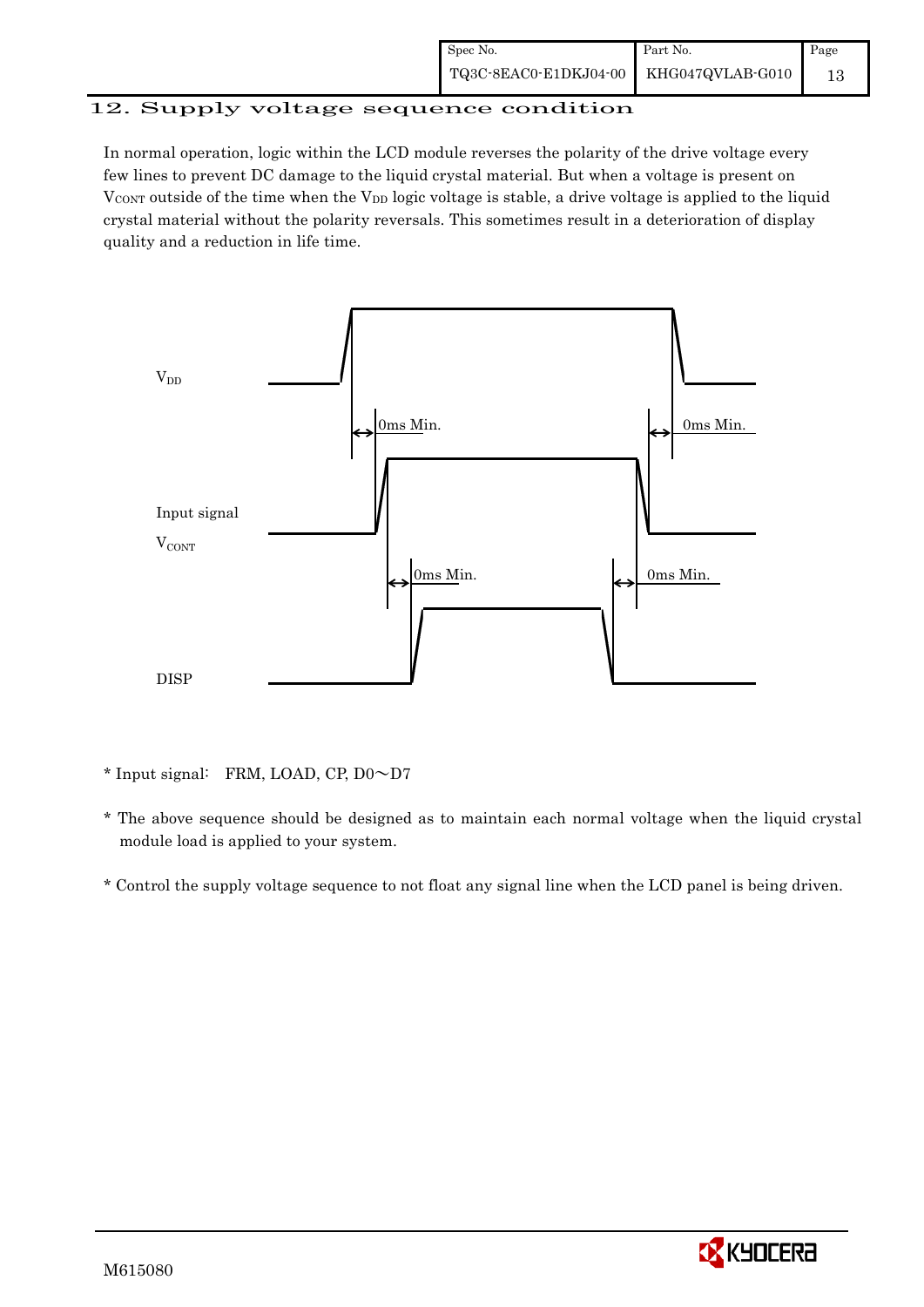## 13. LED Backlight characteristics

LED ratings

| Item                       | Symbol      | Unit<br>Min.<br>Max.<br>Typ. |        |           | <b>Note</b> |                          |
|----------------------------|-------------|------------------------------|--------|-----------|-------------|--------------------------|
| Supply voltage             | $V_{IN}B$   | 3.0                          |        | 5.5       | V           | $Ta = 20 \sim 70$ °C     |
| ON-OFF (ON)                |             | $0.8V_{IN}B$                 |        | $V_{IN}B$ |             | $Ta = 20 \sim 70$ °C     |
| ON-OFF (OFF)               | <b>BLEN</b> | 0.0                          |        |           | V           | $Ta = 20 \sim 70$ °C     |
| LED forward current        | ΙF          | 9.0                          | 10.0   | 11.0      |             | VBRT= $0 \sim 0.8V$      |
| $*1, *2, *5$               |             | $\overline{a}$               | 2.0    |           | mA          | $VBRT = 2.8V$            |
|                            |             |                              | 290    | 350       |             | $V_{IN}B=3.3V,IF=10mA$   |
| Supply current             | $I_{IN}B$   | $\overline{\phantom{a}}$     | 180    | 220       | mA          | $V_{IN}B=5.0V$ , IF=10mA |
| $*3, *4$<br>Operating life | T           |                              | 50,000 |           | h           | $IF=10mA$                |

\*1 For each LED.

- \*2 An input current below 8.0mA may reduce the brightness uniformity of the LED backlight. This is because the amount of light from each LED chip is different. Therefore, please evaluate carefully before finalizing the input current.
- \*3 When brightness decrease 50% of initial brightness.
- \*4 Life time is estimated data.
- \*5 VBRT-IF characteristics.



- \* When you start-up, please charge in sequence of  $V_{IN}B$ ->BLEN, or VBRT. When you shut-down, please stop in sequence of BLEN and/or VBRT- $>V_{IN}B$ .
- \* Please do not connect the other than our backlight to this output connector on the PCB.

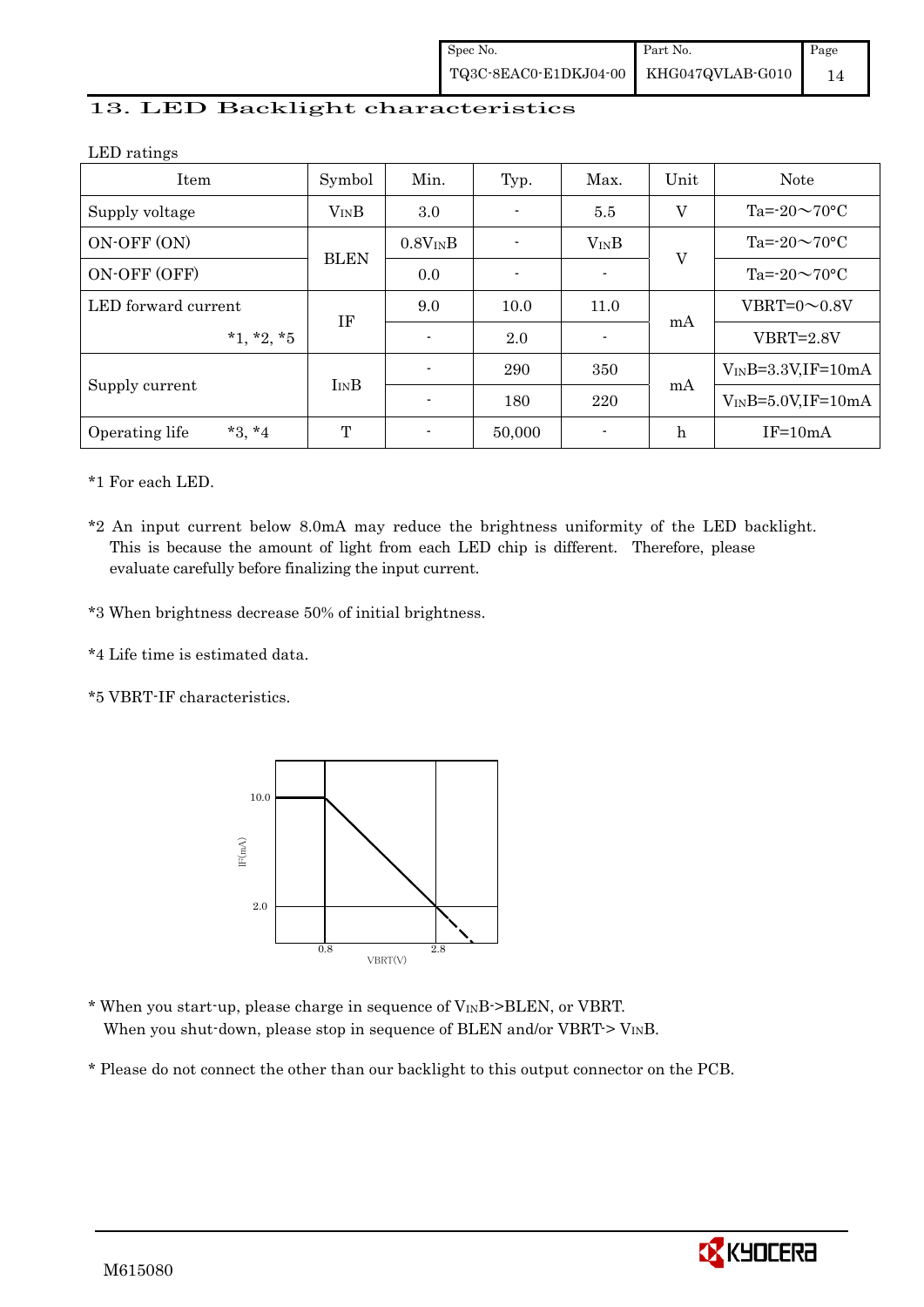\* In case V<sub>DD</sub> and V<sub>IN</sub>B are supplied by a single power source, V<sub>DD</sub> & V<sub>IN</sub>B, and V<sub>SS</sub> & GND are connected directly and separately from the output on the power source. If the common wire are used for V<sub>DD</sub> & VINB, and for Vss & GND, and are split near the PCB, and connect to each LCD driving circuit and backlight driving circuit, a flicker might be occurred due to a ripple between the both circuit.



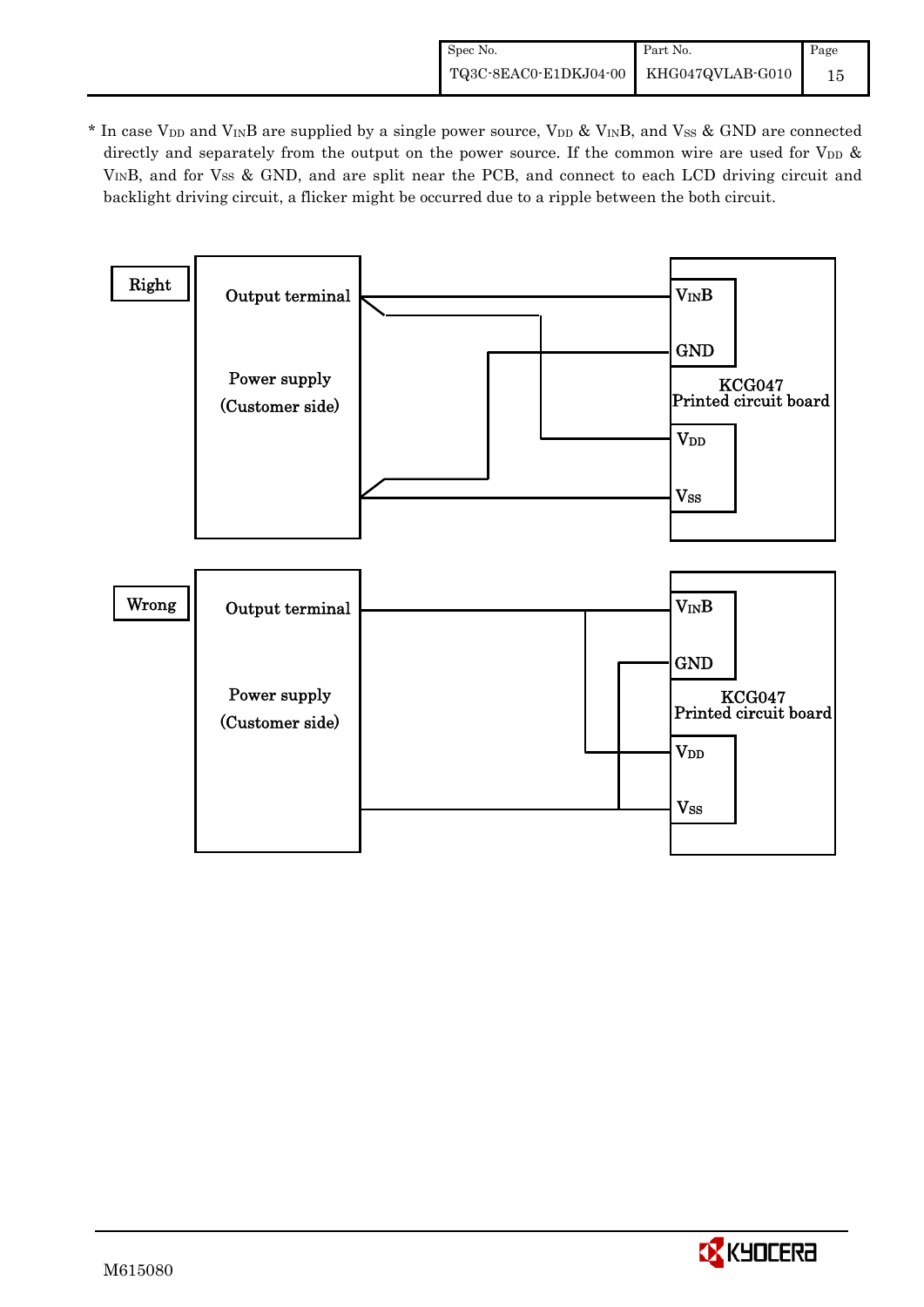## 14. Lot number identification

The lot number shall be indicated on the back of the backlight case of each LCD.

KHG047QVLAB-G010  $\cdot$  OO  $\cdot$  OO  $\cdot$  O MADE IN OOOOO

|  | $\downarrow \downarrow \quad \downarrow \quad \downarrow$ |     | $\downarrow$ |
|--|-----------------------------------------------------------|-----|--------------|
|  | $12 \quad 3 \quad 4$                                      | - 5 |              |

- No1. No5. above indicate
	- 1. Year code
	- 2. Month code
	- 3. Date
	- 4. Version Number
	- 5. Country of origin (Japan or China)

| Year | 2008 | 2009 | 2010 | 2011 | 2012 | 2013 |
|------|------|------|------|------|------|------|
| Code | ັ    |      |      |      |      |      |

| Month | Jan. | Feb. | Mar. | Apr. | May | Jun. |
|-------|------|------|------|------|-----|------|
| Code  |      |      | ౿    |      |     |      |

| Month      | Jul. | Aug. | Sep. | $\rm Oct.$ | Nov. | Dec. |
|------------|------|------|------|------------|------|------|
| $\rm Code$ |      |      |      | ∡⊾         |      |      |

## 15. Warranty

#### 15-1. Incoming inspection

Please inspect the LCD within one month after your receipt.

#### 15-2. Production warranty

 Kyocera warrants its LCD's for a period of 12 months from the ship date. Kyocera shall, by mutual agreement, replace or re-work defective LCD's that are shown to be Kyocera's responsibility.

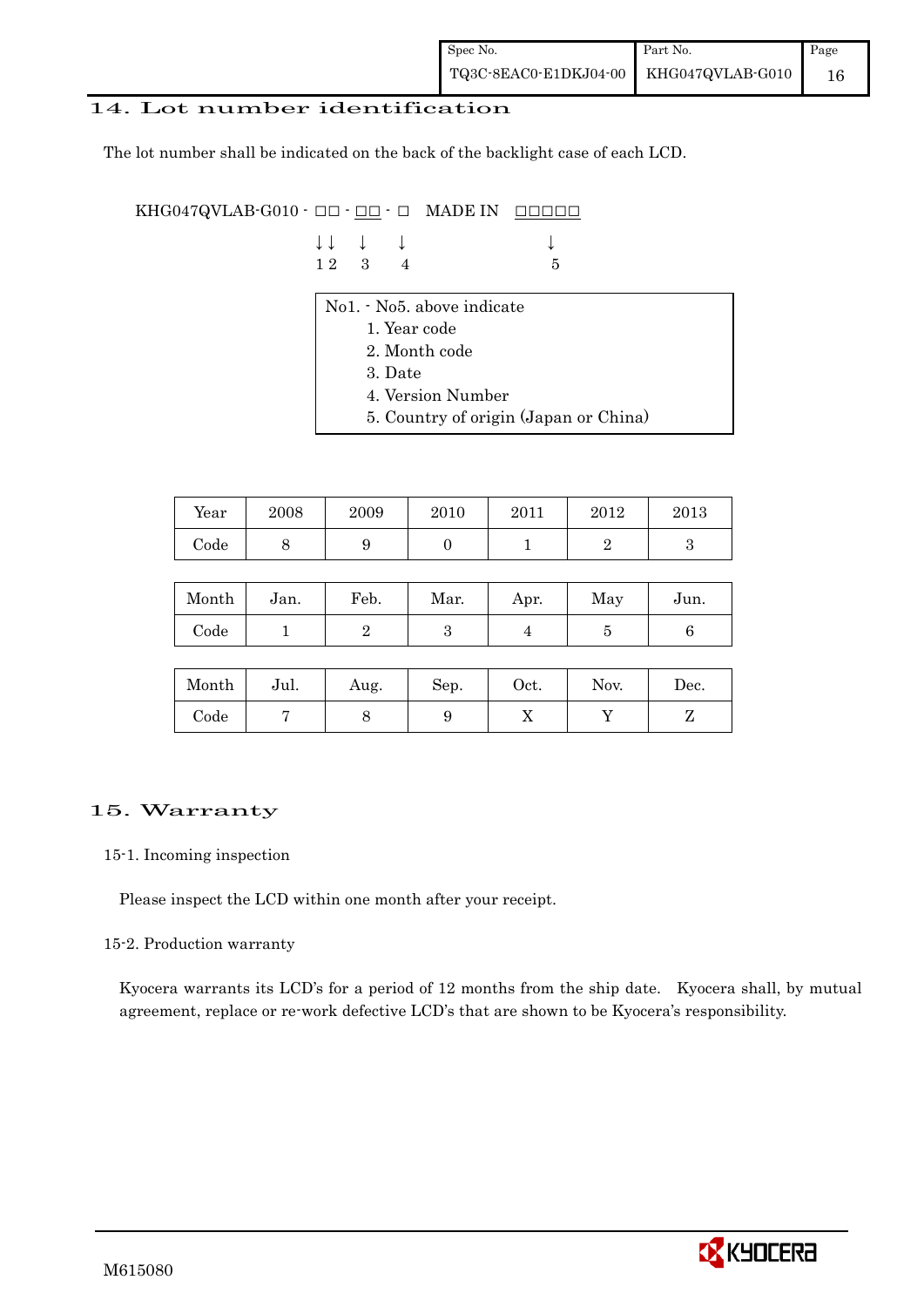## 16. Precautions for use

#### 16-1. Installation of the LCD

- 1) The LCD module has a grounding hole. Please ground the module to prevent noise and to stabilize its performance as circumstances demand.
- 2) A transparent protection plate shall be added to protect the LCD and its polarizer.
- 3) The LCD shall be installed so that there is no pressure on the LSI chips.
- 4) The LCD shall be installed flat, without twisting or bending.
- 5) Please design the housing window so that its edges are between the active area and the effective area of the LCD screen.
- 6) A transparent protection sheet is attached to the polarizer. Please remove the protection film slowly before use, paying attention to static electricity.

#### 16-2. Static electricity

- 1) Since CMOS ICs are mounted directly onto the LCD glass, protection from static electricity is required.
- 2) Workers should use body grounding. Operator should wear ground straps.

#### 16-3. LCD operation

- 1) The LCD shall be operated within the limits specified. Operation at values outside of these limits may shorten life, and/or harm display images.
- 2) Adjust the "Supply voltage for LCD driving  $(V_{\text{CONT}})$ " to obtain optimum viewing angle and contrast ratio.

#### 16-4. Storage

- 1) The LCD shall be stored within the temperature and humidity limits specified. Store in a dark area, and protect the LCD from direct sunlight or fluorescent light.
- 2) Always store the LCD so that it is free from external pressure onto it.

#### 16-5. Usage

- 1) DO NOT store in a high humidity environment for extended periods. Polarizer degradation bubbles, and/or peeling off of the polarizer may result.
- 2) The front polarizer is easily scratched or damaged. Prevent touching it with any hard material, and from being pushed or rubbed.
- 3) The LCD screen may be cleaned by wiping the screen surface with a soft cloth or cotton pad using a little Ethanol.
- 4) Water may cause damage or discoloration of the polarizer. Clean condensation or moisture from any source immediately.
- 5) Always keep the LCD free from condensation during testing. Condensation may permanently spot or stain the polarizer.
- 6) Do not pull the LED lead wires and do not bend the root of the wires. Housing should be designed to protect LED lead wires from external stress.
- 7) Do not disassemble LCD module because it will result in damage.
- 8) This Kyocera LCD module has been specifically designed for use in general electronic devices, but not for use in a special environment such as usage in an active gas. Hence, when the LCD is supposed to be used in a special environment, evaluate the LCD thoroughly beforehand and do not expose the LCD to chemicals such as an active gas.
- 9) Please do not use solid-base image pattern for long hours because a temporary afterimage may appear. We recommend using screen saver etc. in cases where a solid-base image pattern must be used.
- 10) Liquid crystal may leak when the module is broken. Be careful not to let the fluid go into your eyes and mouth. In the case the fluid touches your body; rinse it off right away with water and soap.

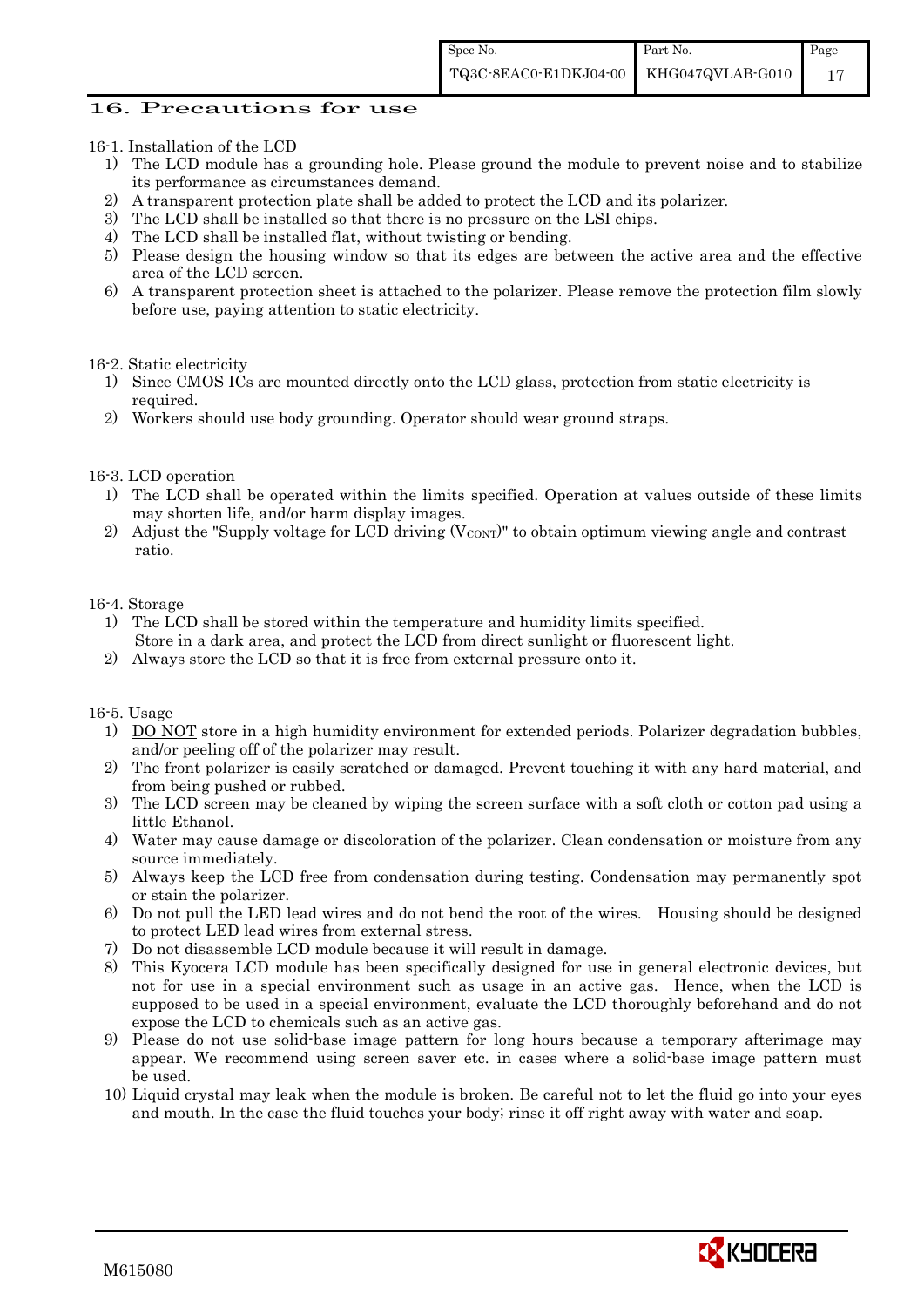## 17. Reliability test data

| Test item                            | Test condition                                                                                        | Test time        | Judgement                                                  |                                                                            |  |
|--------------------------------------|-------------------------------------------------------------------------------------------------------|------------------|------------------------------------------------------------|----------------------------------------------------------------------------|--|
| High temp.<br>atmosphere             | $80^{\circ}$ C                                                                                        | 240h             | Display function<br>Display quality<br>Current consumption | $\therefore$ No defect<br>$\therefore$ No defect<br>$\therefore$ No defect |  |
| Low temp.<br>atmosphere              | $-30^{\circ}$ C                                                                                       | 240h             | Display function<br>Display quality<br>Current consumption | $\therefore$ No defect<br>: No defect<br>$\therefore$ No defect            |  |
| High temp.<br>humidity<br>atmosphere | $40^{\circ}$ C 90% RH                                                                                 | 240h             | Display function<br>Display quality<br>Current consumption | : No defect<br>$\therefore$ No defect<br>$\therefore$ No defect            |  |
| Temp. cycle                          | $-30^{\circ}$ C<br>0.5 <sub>h</sub><br>R.T.<br>0.5 <sub>h</sub><br>$80^{\circ}$ C<br>0.5 <sub>h</sub> | 10cycles         | Display function<br>Display quality<br>Current consumption | $\therefore$ No defect<br>$\therefore$ No defect<br>$\therefore$ No defect |  |
| High temp.<br>operation              | $70^{\circ}$ C                                                                                        | 500 <sub>h</sub> | Display function<br>Display quality<br>Current consumption | $\therefore$ No defect<br>$\therefore$ No defect<br>$\therefore$ No defect |  |

\* Each test item uses a test LCD only once. The tested LCD is not used in any other tests.

\* The LCD is tested in circumstances in which there is no condensation.

\* The reliability test is not an out-going inspection.

 \* The result of the reliability test is for your reference purpose only. The reliability test is conducted only to examine the LCD's capability.

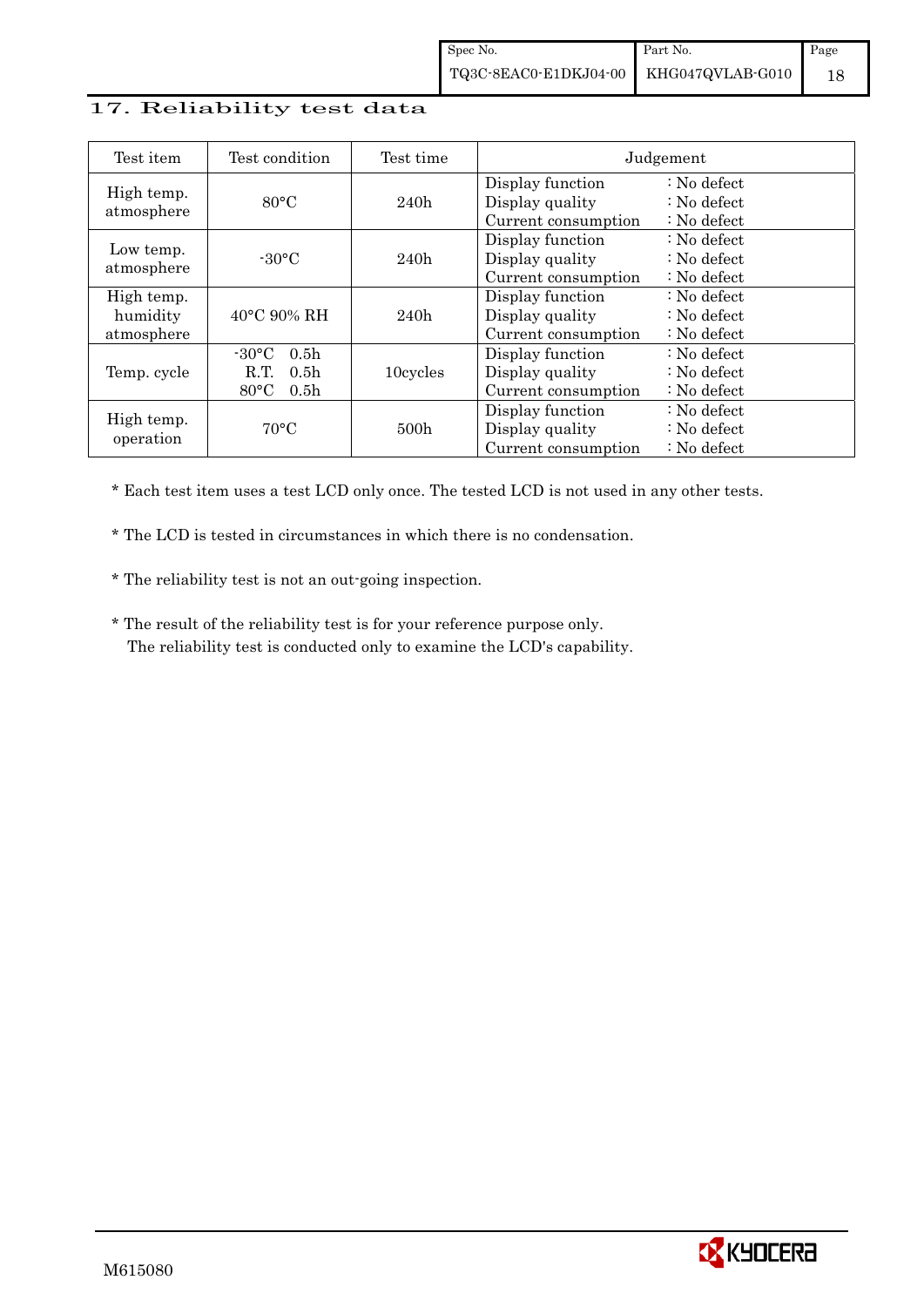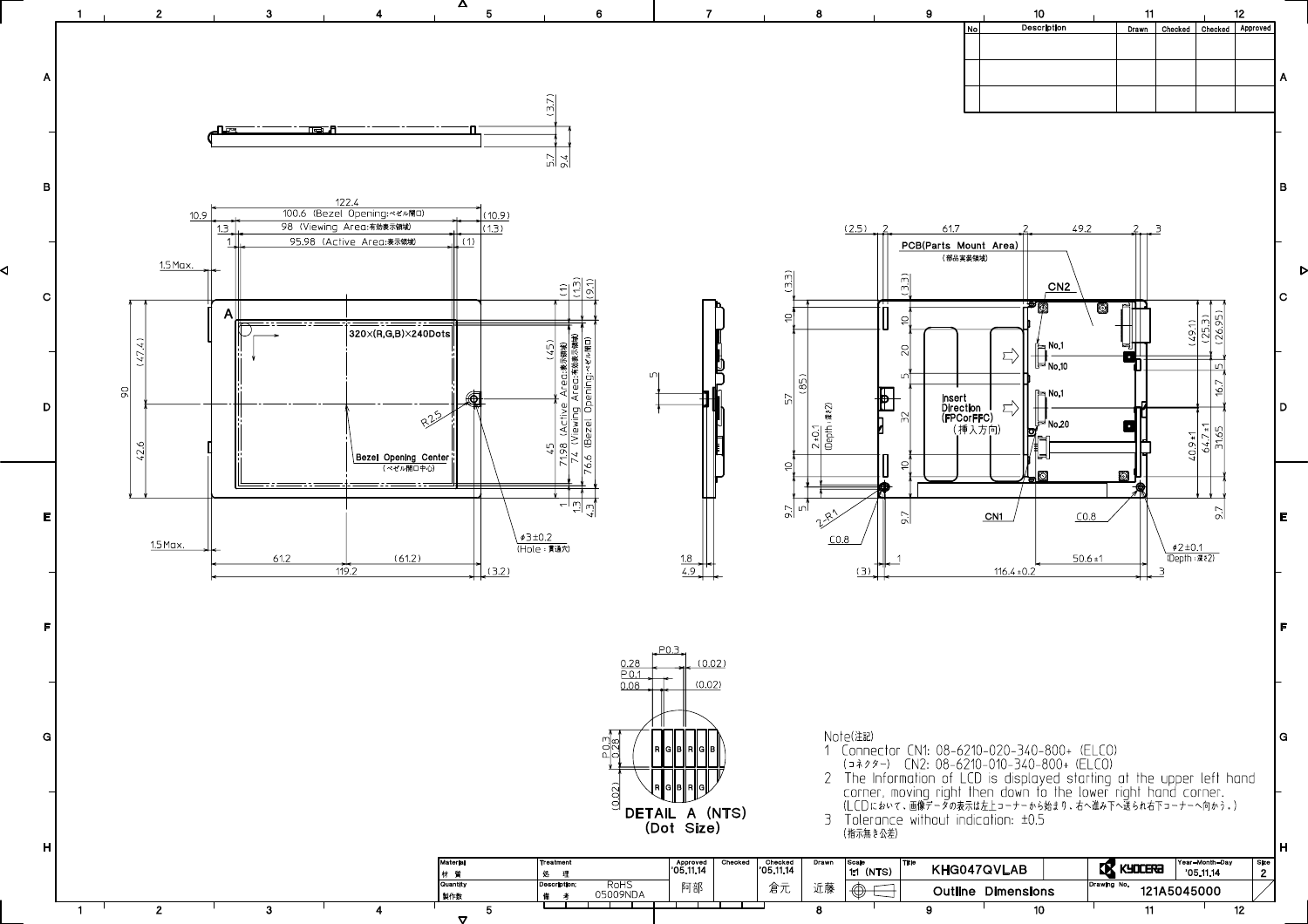|       | Spec No. TQ3C-8EAC0-E2DKJ04-00 |
|-------|--------------------------------|
| Date. | May 30, 2008                   |

# KYOCERA INSPECTION STANDARD

# TYPE : KHG047QVLAB-G010

## KYOCERA CORPORATION KAGOSHIMA HAYATO PLANT LCD DIVISION

| Original     |           | Designed by $:$ Engineering dept. | Confirmed by $:QA$ dept. |                     |          |
|--------------|-----------|-----------------------------------|--------------------------|---------------------|----------|
| Issue Date   | Prepared  | Checked                           | Approved                 | $\rm Checked$       | Approved |
| May 30, 2008 | $W.$ Yano | Jamazaki T                        |                          | Miname J. Sakaguchi | JO       |

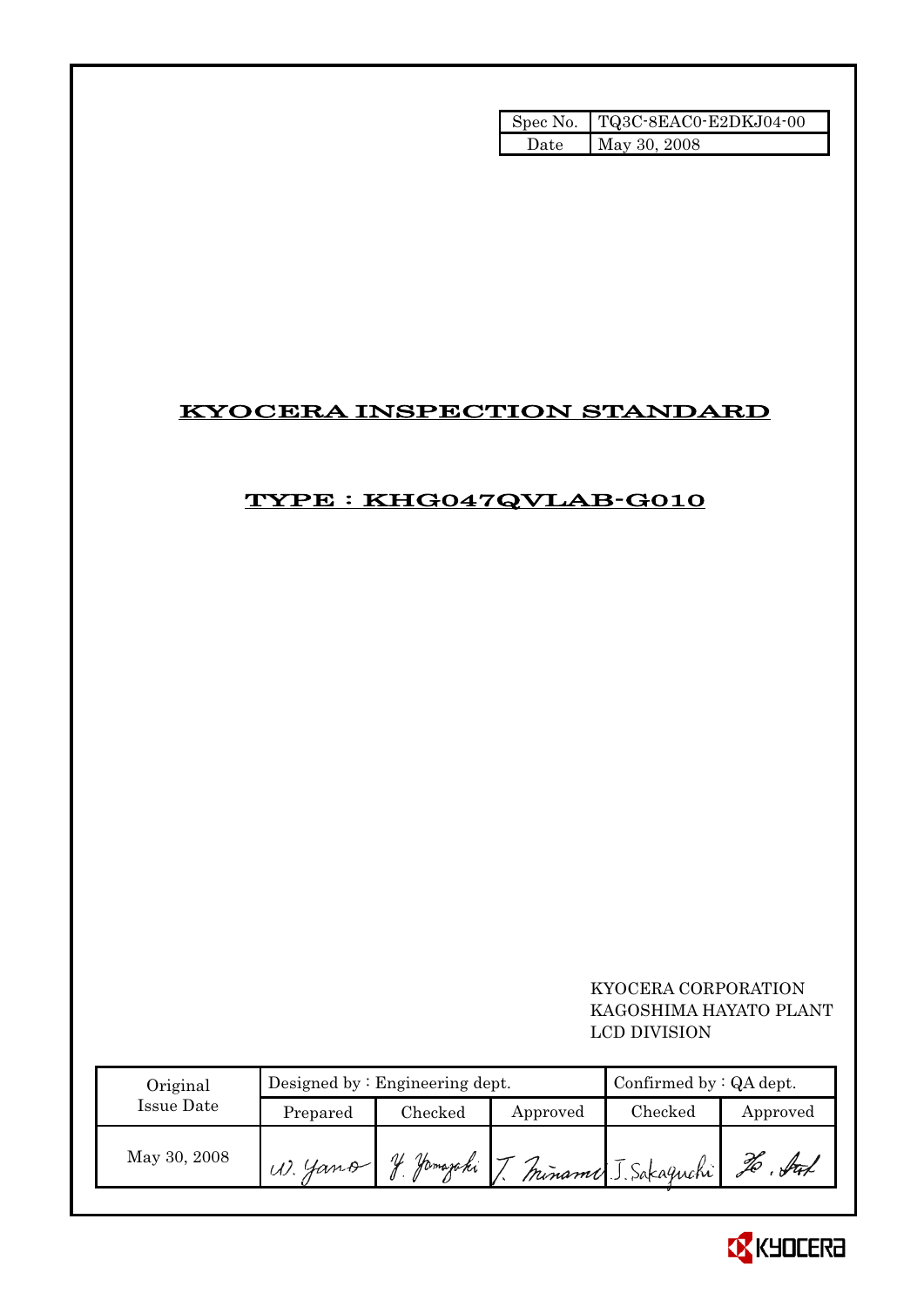| Spec No.                               | Part No. | Page |
|----------------------------------------|----------|------|
| TQ3C-8EAC0-E2DKJ04-00 KHG047QVLAB-G010 |          |      |

|         |                      |          | Revision record                 |                        |                         |          |
|---------|----------------------|----------|---------------------------------|------------------------|-------------------------|----------|
|         |                      |          | Designed by : Engineering dept. |                        | Confirmed by : QA dept. |          |
|         | $\rm{\textbf{Date}}$ | Prepared | Checked                         | ${\Large\bf Approved}$ | $\rm Checked$           | Approved |
|         |                      |          |                                 |                        |                         |          |
|         |                      |          |                                 |                        |                         |          |
| Rev.No. | $\rm{Date}$          | Page     |                                 | Descriptions           |                         |          |
|         |                      |          |                                 |                        |                         |          |
|         |                      |          |                                 |                        |                         |          |
|         |                      |          |                                 |                        |                         |          |
|         |                      |          |                                 |                        |                         |          |
|         |                      |          |                                 |                        |                         |          |
|         |                      |          |                                 |                        |                         |          |
|         |                      |          |                                 |                        |                         |          |
|         |                      |          |                                 |                        |                         |          |
|         |                      |          |                                 |                        |                         |          |
|         |                      |          |                                 |                        |                         |          |
|         |                      |          |                                 |                        |                         |          |
|         |                      |          |                                 |                        |                         |          |
|         |                      |          |                                 |                        |                         |          |
|         |                      |          |                                 |                        |                         |          |
|         |                      |          |                                 |                        |                         |          |
|         |                      |          |                                 |                        |                         |          |
|         |                      |          |                                 |                        |                         |          |
|         |                      |          |                                 |                        |                         |          |
|         |                      |          |                                 |                        |                         |          |
|         |                      |          |                                 |                        |                         |          |
|         |                      |          |                                 |                        |                         |          |
|         |                      |          |                                 |                        |                         |          |
|         |                      |          |                                 |                        |                         |          |
|         |                      |          |                                 |                        |                         |          |
|         |                      |          |                                 |                        |                         |          |
|         |                      |          |                                 |                        |                         |          |
|         |                      |          |                                 |                        |                         |          |
|         |                      |          |                                 |                        |                         |          |
|         |                      |          |                                 |                        |                         |          |
|         |                      |          |                                 |                        |                         |          |
|         |                      |          |                                 |                        |                         |          |
|         |                      |          |                                 |                        |                         |          |
|         |                      |          |                                 |                        |                         |          |
|         |                      |          |                                 |                        |                         |          |
|         |                      |          |                                 |                        |                         |          |
|         |                      |          |                                 |                        |                         |          |

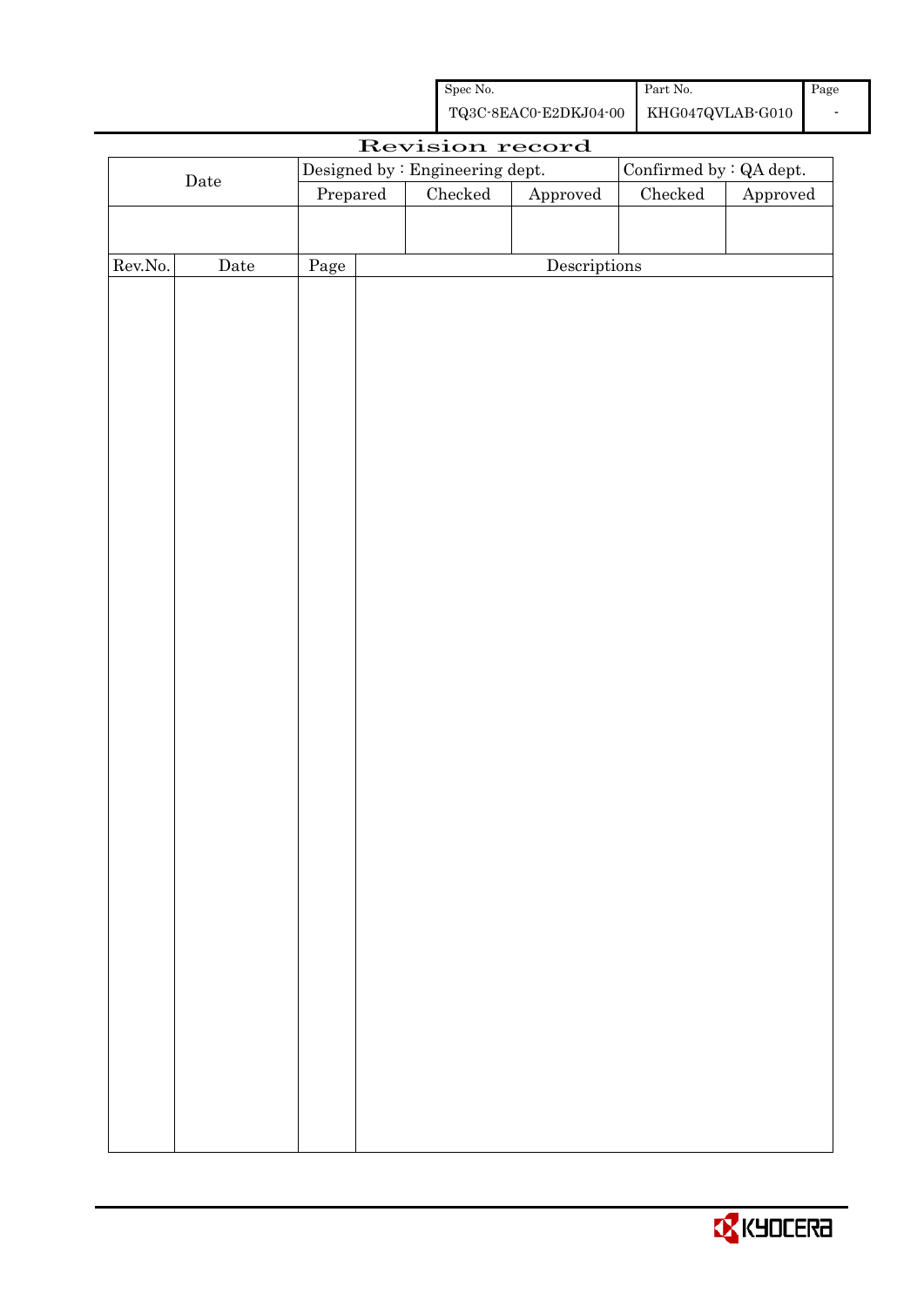# Visuals specification

| 17 1 V U U U<br>Item     |                                                                                                                                                                                                                                                                                                                                                          | <b>Note</b>                                                                                             |  |  |
|--------------------------|----------------------------------------------------------------------------------------------------------------------------------------------------------------------------------------------------------------------------------------------------------------------------------------------------------------------------------------------------------|---------------------------------------------------------------------------------------------------------|--|--|
| General                  | 1. When defects specified in this Inspection Standards are<br>inspected, operating voltage $(V_{OP})$ shall be set at the level<br>where optimized contrast is available. Display quality is<br>applied up to effective viewing area. (Bi-level INSPECTION)                                                                                              |                                                                                                         |  |  |
|                          | 2. This inspection standard about the image quality shall be<br>applied to any defect within the effective viewing area and<br>shall not be applicable to outside of the area.<br>3. Should any defects which are not specified in this standard<br>happen, additional standard shall be determined by mutual<br>agreement between customer and Kyocera. |                                                                                                         |  |  |
|                          |                                                                                                                                                                                                                                                                                                                                                          |                                                                                                         |  |  |
|                          | : 500 Lux minimum.<br>: 300 mm(from the sample)<br>: $25 \pm 5$ °C<br>: right above                                                                                                                                                                                                                                                                      |                                                                                                         |  |  |
| Definition of inspection | Pinhole, Bright spot                                                                                                                                                                                                                                                                                                                                     | The color of a small area is                                                                            |  |  |
| item                     | Black spot, Scratch<br>Foreign particle                                                                                                                                                                                                                                                                                                                  | different from the remainder.<br>The phenomenon does not<br>change with voltage.                        |  |  |
|                          | Contrast variation                                                                                                                                                                                                                                                                                                                                       | The color of a small area is<br>different from the remainder.<br>The phenomenon change with<br>voltage. |  |  |
|                          | Polarizer<br>(Scratch, Bubble, Dent)                                                                                                                                                                                                                                                                                                                     | Scratch, Bubble and Dent in the<br>polarizer which can be observed<br>in on / off state.                |  |  |

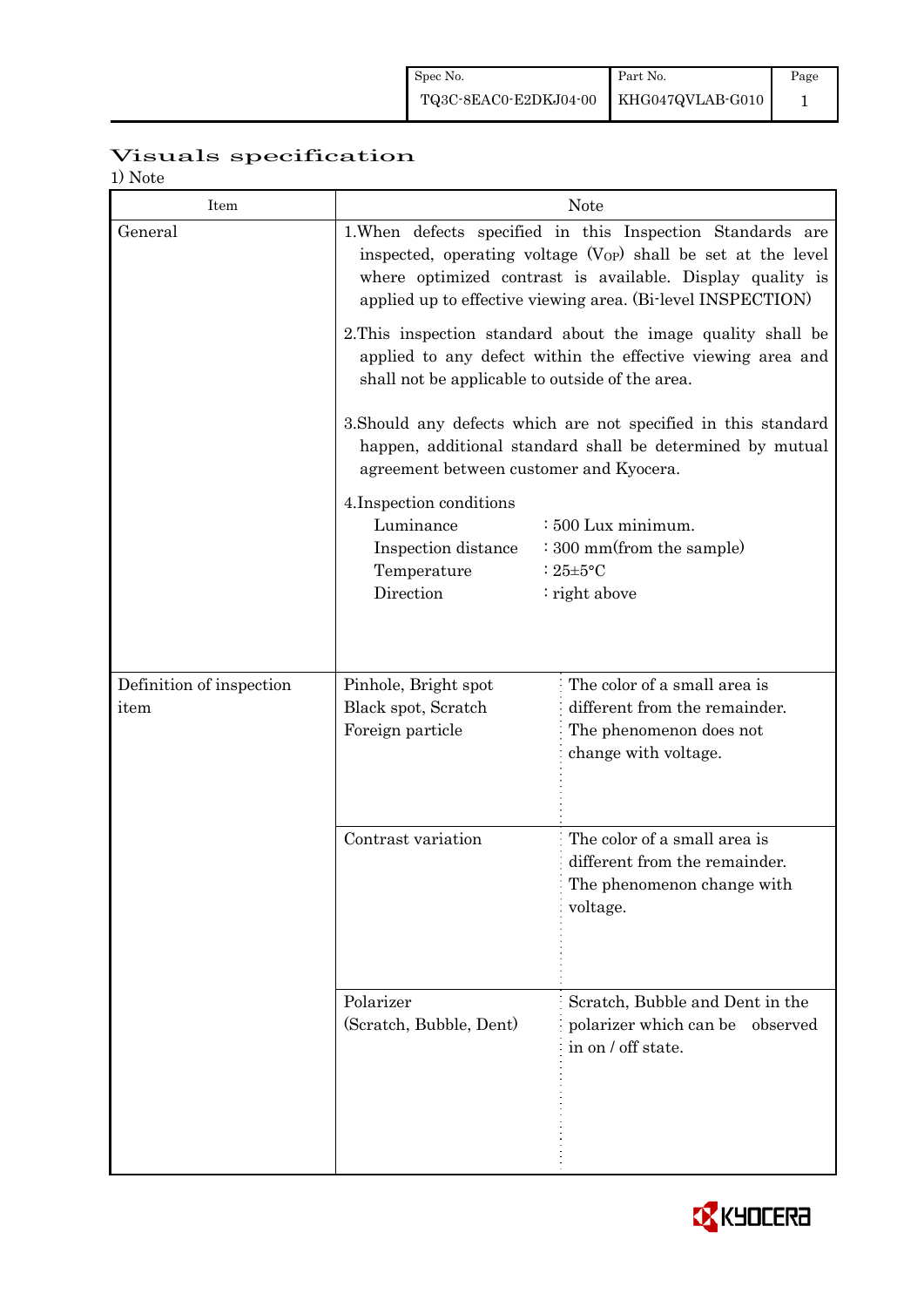| Spec No.                               | Part No. | Page |
|----------------------------------------|----------|------|
| TQ3C-8EAC0-E2DKJ04-00 KHG047QVLAB-G010 |          |      |

| Inspection item              | Judgement standard                                                                                                                                                                                    |                                                 |                                                                                                                      |                 |                                                                        |  |
|------------------------------|-------------------------------------------------------------------------------------------------------------------------------------------------------------------------------------------------------|-------------------------------------------------|----------------------------------------------------------------------------------------------------------------------|-----------------|------------------------------------------------------------------------|--|
| Pinhole, Bright spot,        |                                                                                                                                                                                                       |                                                 |                                                                                                                      |                 |                                                                        |  |
| Black spot, Foreign particle | b                                                                                                                                                                                                     |                                                 |                                                                                                                      |                 |                                                                        |  |
|                              |                                                                                                                                                                                                       |                                                 |                                                                                                                      | $d = (a + b)/2$ |                                                                        |  |
|                              | Category                                                                                                                                                                                              | Size(mm)                                        |                                                                                                                      |                 | Acceptable number                                                      |  |
|                              | A                                                                                                                                                                                                     |                                                 | $d \leq 0.2$                                                                                                         |                 | Neglected                                                              |  |
|                              | $\bf{B}$                                                                                                                                                                                              | $0.2\,<\,\mathrm{d}\leq0.3$                     |                                                                                                                      |                 | $\overline{5}$                                                         |  |
|                              | $\mathcal{C}$                                                                                                                                                                                         | $0.3\,<\,\mathrm{d}\leq0.5$                     |                                                                                                                      |                 | 3                                                                      |  |
|                              | $\mathbf D$                                                                                                                                                                                           | 0.5 < d                                         |                                                                                                                      |                 | $\boldsymbol{0}$                                                       |  |
|                              |                                                                                                                                                                                                       |                                                 |                                                                                                                      |                 |                                                                        |  |
| Scratch, Foreign particle    | W<br>L<br>Width (mm)<br>Length (mm)<br>$W \leq 0.03$<br>A<br>$L \leq 2.0$<br>$\bf{B}$<br>$0.03< W \leq 0.10$<br>$2.0\leq\,$ L $\leq\!4.0$<br>$\mathcal{C}$<br>$4.0<\,$ L<br>D<br>0.10< W<br>${\bf E}$ |                                                 | Acceptable<br>number<br>Neglected<br>Neglected<br>$\boldsymbol{3}$<br>$\boldsymbol{0}$<br>According to<br>'Circular' |                 |                                                                        |  |
| Contrast variation           | a<br>Category<br>A<br>$\bf{B}$<br>$\mathcal{C}$                                                                                                                                                       | b<br>Size (mm)<br>$0.5 < d \leq 0.7$<br>0.7 < d | $d = (a + b)/2$<br>$d \leq 0.5$                                                                                      |                 | Acceptable number<br>Neglected<br>$\boldsymbol{3}$<br>$\boldsymbol{0}$ |  |